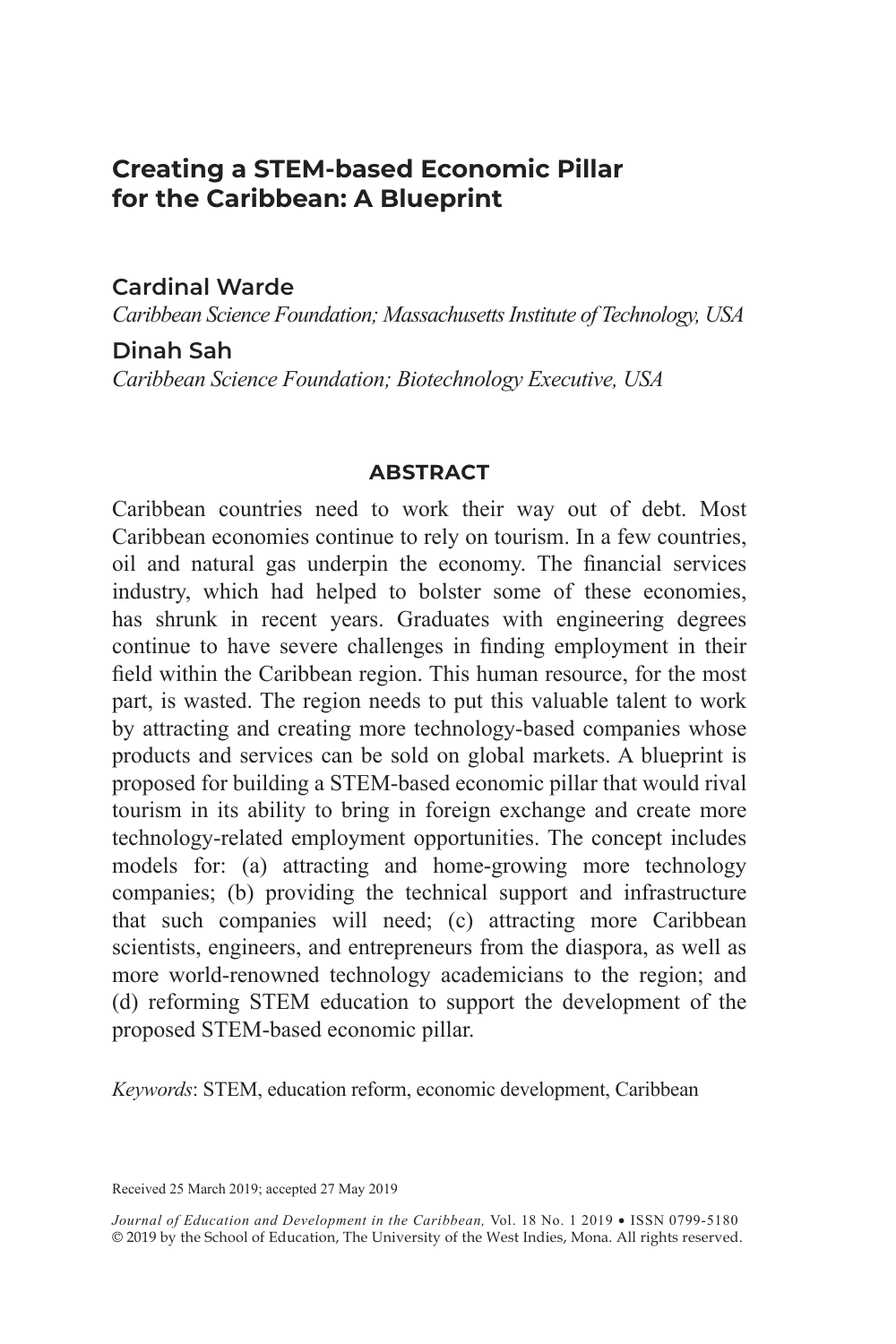## **Introduction**

The quality of life of most Caribbean people has stagnated or even regressed in the past ten years, and the current economic outlook for the region is not bright. The Caribbean region urgently needs to embrace STEM (Science, Technology, Engineering and Mathematics) education reform to: (a) promote more STEM awareness in teachers and in the general population, of the link between science and engineering, and the potential for regional economic development; and (b) encourage more youngsters to pursue careers in science and engineering. This is particularly important in light of the current regional challenges such as energy security, food security, and threats from climate change, which are all impediments to economic development. This paper is an outgrowth of an earlier report (Warde & Sah, 2016a) developed by the Caribbean Science Foundation (CSF) [http:// caribbeanscience.org] for the Government of Barbados, outlining an action plan and implementation strategy for the promotion of STEM education, innovation, and employment for Barbados.

One of the many reasons Caribbean countries have not been able to commercialise science and technology for economic development is that there has not been a strong cultural focus on "engineering" in the region. Many in the region still refer to technicians as engineers. The concept of an "engineer" as a person who uses mathematics, chemistry, biology, physics, and computer science (often in combination) to design, research, and invent new technologies, and as one who patents technology, and starts technology companies that build globally competitive products is not widespread in the region. The reliance of engineering on a solid physics background is well understood, but it is not widely appreciated that the very basic mathematics curriculum for most engineers begins with single- and then multi-variable calculus; differential equations; linear algebra; vector calculus; probability theory; statistics; and functions of complex variables. Of course, we should add computer programming to the mix, as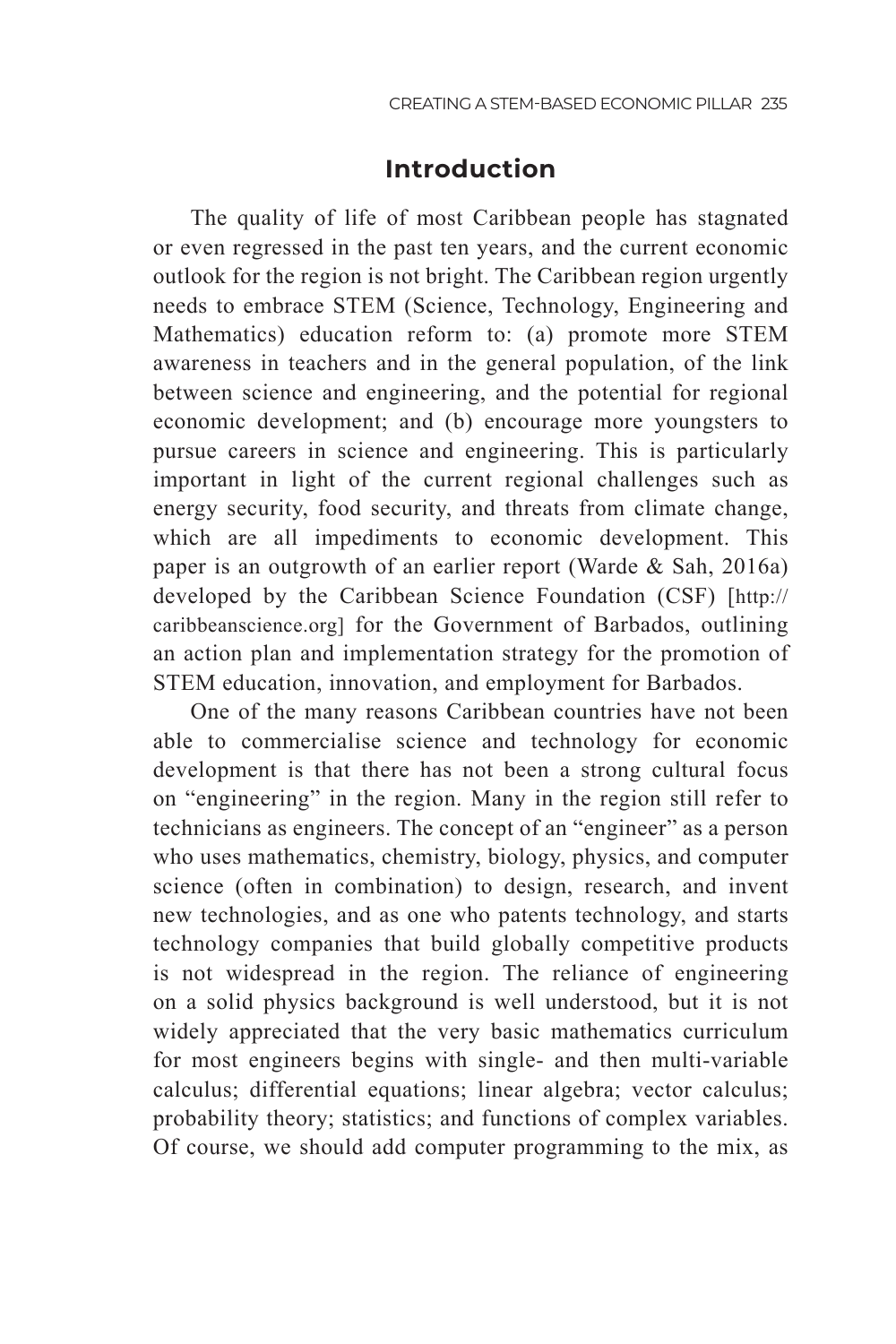modern engineers and scientists use this tool daily to model and simulate problems they are trying to solve. For completeness, the essentials of cellular and molecular biology are a must, as this is the century where mind-boggling advances are being made in the biological sciences. Indeed, the engineering disciplines are being rapidly cross-fertilised by the principles of biological systems, leading to new innovations. For example, while genetic algorithms have long been a commonplace mathematical tool in science and engineering problem-solving, we are now witnessing a proliferation of artificial neural network hardware and software. Additionally, "hybrid fields" such as bioelectrical engineering, biomedical engineering, computational biology, and bioinformatics are rapidly growing disciplines. Thus, in this blueprint, when we use the word "engineer", we are referring to a person with most of these higher mathematics skills, along with specialised higher education in their subfield.

Unfortunately, for students who are mathematics–challenged, careers in engineering, computer science, and computer engineering are not options. However, jobs at the technician level are possible, since higher-level mathematics and engineering design and analytical skills are not necessary to carry out repairs and maintenance of modern complex devices and systems.

Regarding computer science, the region also tends to blur the distinction between computer programmers and computer scientists. Fortunately, programmers and software developers do take user-friendly software and use it to create profitable businesses and services. However, the region does not often recognise the computer scientists and engineers who have created the same user-friendly software the programmers are employing. The fact is that most computer scientists typically hold Master's or PhD degrees, and most programmers do not. As an example, a computer scientist/engineer would be concerned about the "magic" of how the software "talks" to the hardware, or would be employing sophisticated mathematical theorems and algorithms to enable simple and efficient solutions to what normally would be complex and lengthy computations.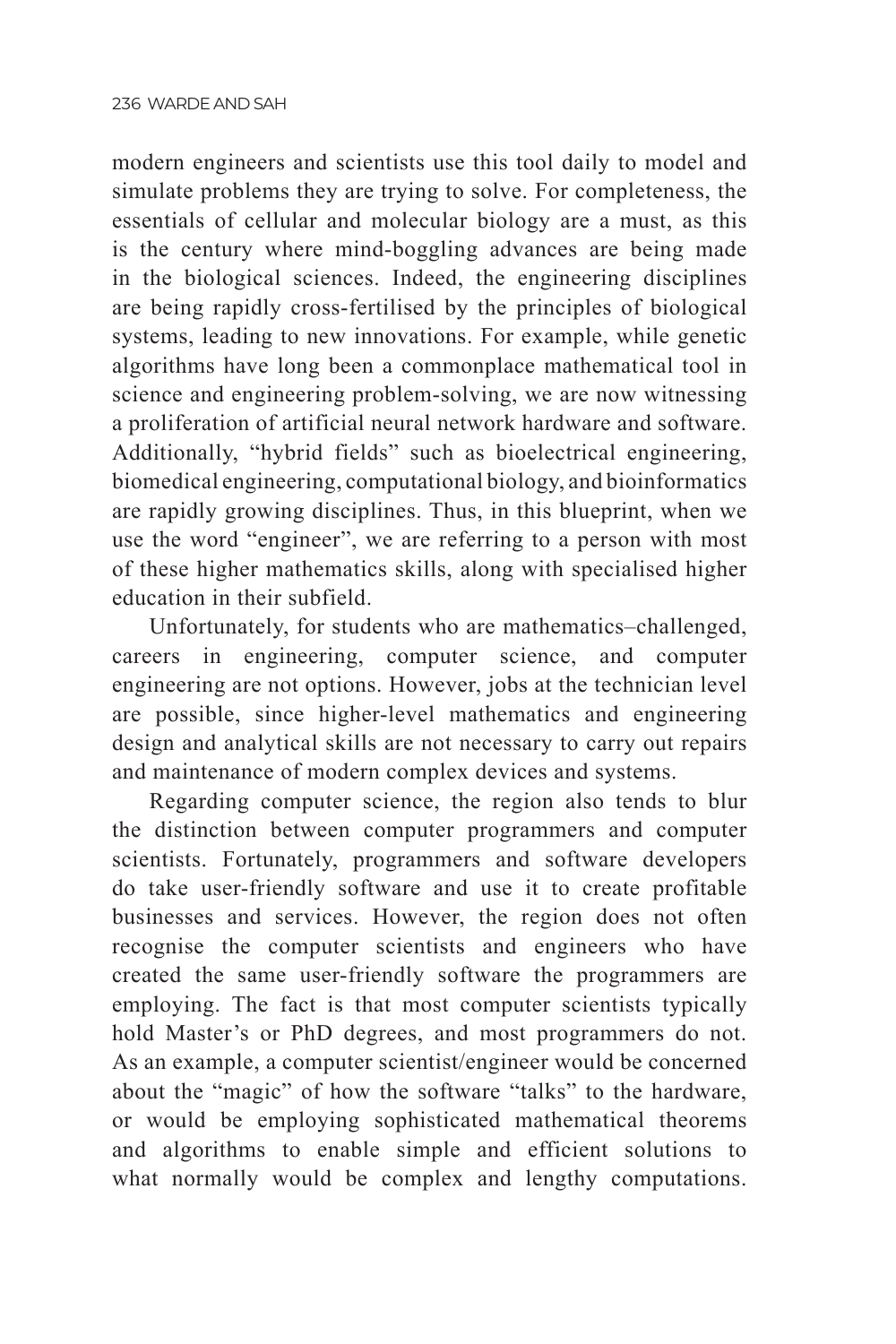Today, it is the computer scientists who are developing the new tools in areas such as machine learning, and using neural network approaches for problem-solving that are bringing us most of the breakthroughs in artificial intelligence. Programmers are also very important, as they use these tools to create and develop new products and services that increase our work efficiency, along with new forms of entertainment. More Caribbean youth need to embrace both disciplines.

The blurring of the distinctions between engineers and technicians, and between computer scientists and programmers, inadvertently sends the wrong message to some of our young students aspiring to careers in fields such as electrical, chemical and aerospace engineering, and computer science, since they do not often see role models (or glamour) in such jobs. So it is not surprising that careers in medicine and law, which are readily seen and understood, and which appear more culturally glamorous, are viewed as more attractive options. The fact remains, however, that engineers and scientists create many more jobs than doctors and lawyers, and it is the engineers and the scientists who are needed more now, in the  $21<sup>st</sup>$  century, to help build the new economic pillar we are proposing for the Caribbean.

Not surprisingly, Caribbean engineers and scientists are not yet sufficiently involved in projects on the forefront of innovation, for example: (a) finding the optimum design of low-power circuits for the next generation of cell phones; (b) finding more clever ways to encode signals so that we can pack more voice or video content into an assigned bandwidth in the electromagnetic spectrum; (c) designing the next-generation internet; (d) designing new computer models and software systems for weather forecasting; (e) designing and testing new, light-weight, highcapacity batteries for electric cars; (f) designing and prototyping 3D displays for augmented virtual reality; (g) building robots for special-purpose applications; (h) applying artificial intelligence and machine learning techniques to fields such as healthcare, and to the processing of big data; and (i) designing drugs to slow the progression of Alzheimer's disease.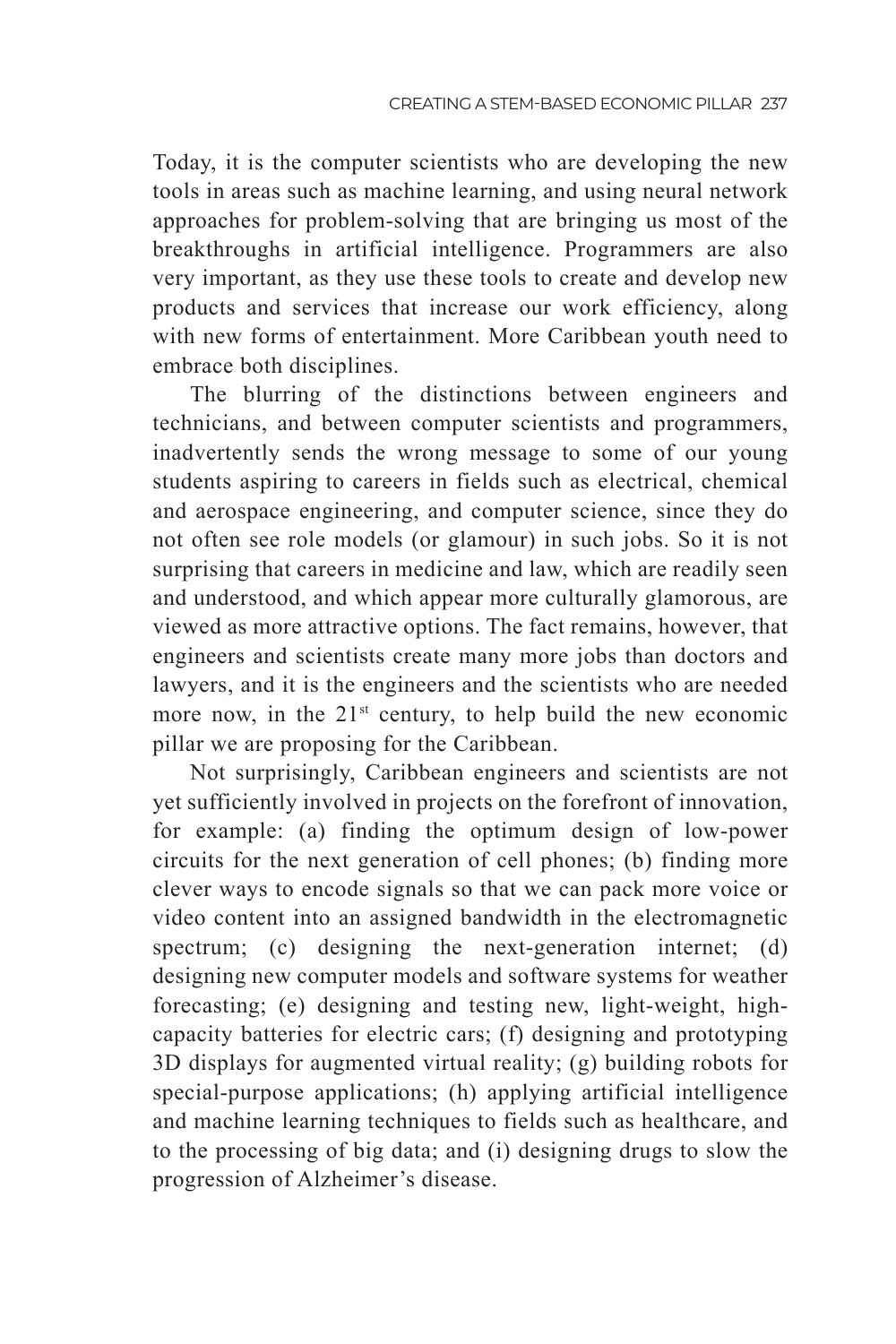Cutting edge science and engineering can lead to new industries, but until the region makes the cultural shift and starts educating its people to think and act accordingly, the region will continue to be slow to build globally competitive technology companies (Warde & Sah, 2016a, 2016b; Warde & Sah, 2014a, 2014b; World Bank, 2016; Warde, 1998). Progress in STEM education reform will help to attract more youth to the science and engineering professions, but that alone is not enough. It is also imperative that the region: (a) engages in more science popularisation; (b) begins to build, stimulate, and nurture the industrial base and ecosystem, which includes more access to capital; and (c) provides more mentoring for its technology entrepreneurs. Recommendations for addressing some of these challenges are offered in this paper.

# **Proposed Technology Company Creation Model**

The STEM disciplines have tremendous potential as a base upon which to build the proposed new economic pillar. Figure 1 illustrates the plan that has been recommended by the CSF to address the low number of technology jobs in the region, and to begin the process of building a STEM-based pillar (Warde & Sah, 2016a).



*Figure 1.* A Model for the Economic Diversification and Development of the Caribbean Region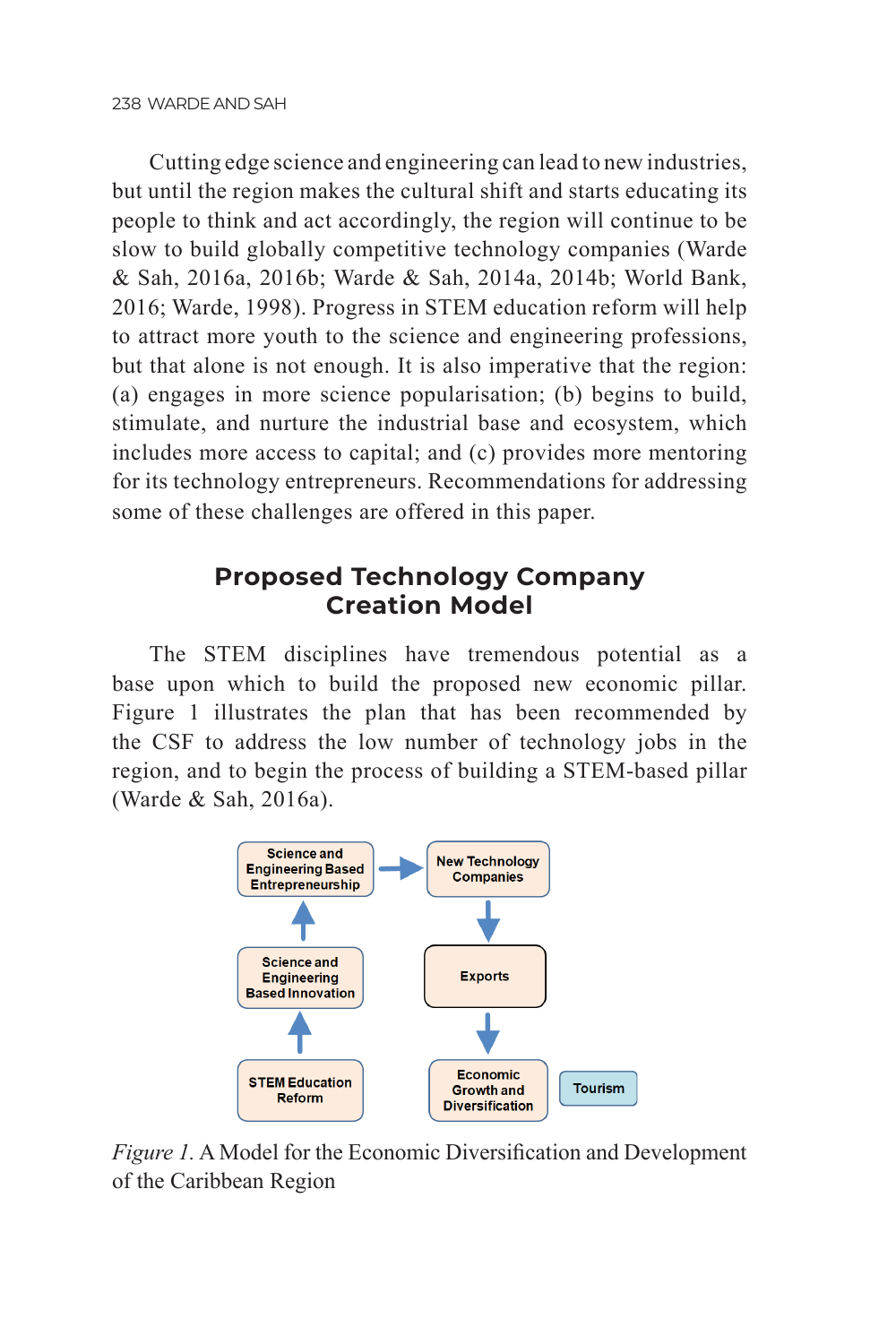The four main components of the plan addressed in this paper are models for: (a) attracting and home-growing more technology companies; (b) providing the technical support and infrastructure such companies will need; (c) attracting more Caribbean scientists, engineers, and entrepreneurs from the diaspora and more worldrenowned academicians to the region; and (d) reforming STEM education to support the development of this proposed STEMbased economic pillar. Ultimately, it is the private sector that will be the main engine driving and developing the new STEM-based economic pillar, with government facilitation. Expansion of the private sector by building more STEM-based companies is key.

## **Attracting and Home-growing Technology-based Companies for Private Sector Expansion**

While Caribbean countries should continue to encourage and support the development of cottage industries, and micro and small businesses (many of which focus on local markets), a new policy is needed, with primary focus on the creation and development of companies that would employ large numbers of Caribbean citizens; be globally competitive; and bring in significant foreign exchange.

It is unfortunate that at present, Caribbean nationals holding advanced degrees in the STEM disciplines (whether trained abroad or in the region) have great difficulty finding suitable employment in the Caribbean. The problem is that most of those who are trained abroad do not come back to the region because there are no jobs, and there are no jobs because they do not come back to create them.

Figure 2 is one model that breaks this cycle. The process begins with government programmes designed specifically to attract as many foreign technology firms as possible (and fewer financial services firms) to the region. The attracted foreign technology companies (A, B, C, etc.), are shown on the left side of Figure 2. As part of the attraction package, there must also be an ample supply of specialised technical talent that the companies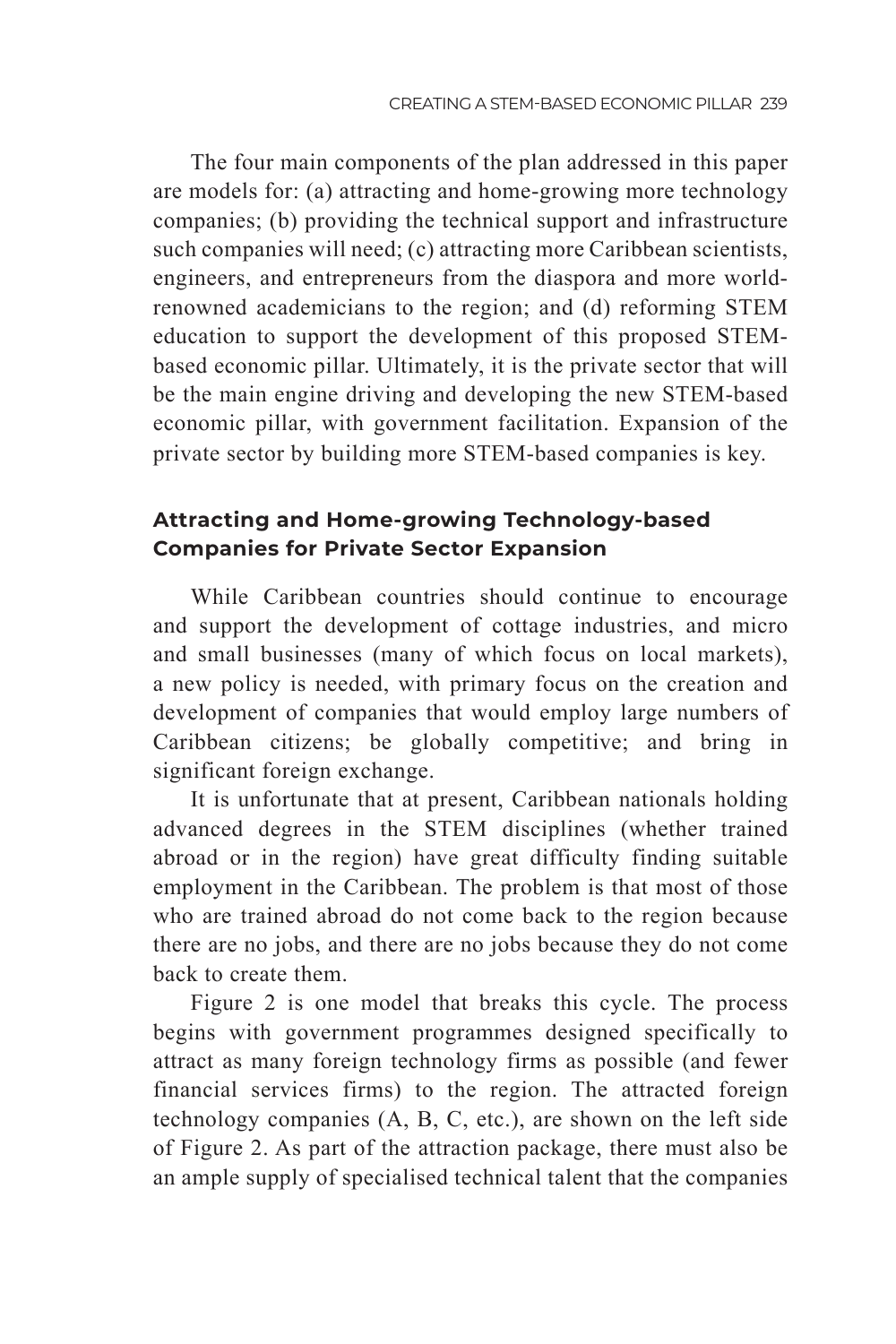need. That talent consists of local university STEM graduates; STEM graduates abroad who want to come back to the region; and technology entrepreneurs from the diaspora who have an interest in working or setting up companies in the region. By this means, Caribbean youth who are trained abroad will begin to return to the region (in small numbers, initially), to fill some of the new technology jobs created within these foreign firms.

At the same time, the government needs to make it attractive for some of these Caribbean STEM graduates, professionals, and technology entrepreneurs in the diaspora to also set up home-grown businesses or branches of their businesses (i.e. New Local Technology Company X, Y, Z, etc.), as shown on the right side of Figure 2.

The private sector expansion process continues, for example, when one or more of the locally or foreign-trained persons who are employed at Foreign Technology Companies A, B, C, etc. leave to start their own technology business (New Technology Company A1, A2, A3, etc., and New Technology Company B1, B2, B3, etc.), most likely in a related area. A similar process occurs at the home-grown local companies  $(X, Y, Z, etc.)$  and thus additional new child companies (New Technology Company X1, X2, X3, etc., and Y1, Y2, Y3, etc.) will be created, as shown in Figure 2. By this leave-and-start process, grandchild companies  $(A_{11}, A_{12}, A_{22})$  $A_{13}$ , etc., and  $A_{21}$ ,  $A_{22}$ ,  $A_{33}$ , etc., and  $A_{31}$ ,  $A_{32}$ ,  $A_{33}$ , etc.) of Foreign Technology Company A, for example, will be formed. Similarly, grandchildren of New Foreign Technology Companies B and C would be born. By this very same process, grandchild companies of Local Technology Companies X, Y, Z would proliferate. Not all these companies will be successful, but the goal is to have this exponential growth process repeat itself until a stable technology economic pillar is built and sustained.

Expansion of the number of private sector technology companies can be further enhanced by encouraging more regional university, community college, and TVET (Technical and Vocational Education and Training) students to start their own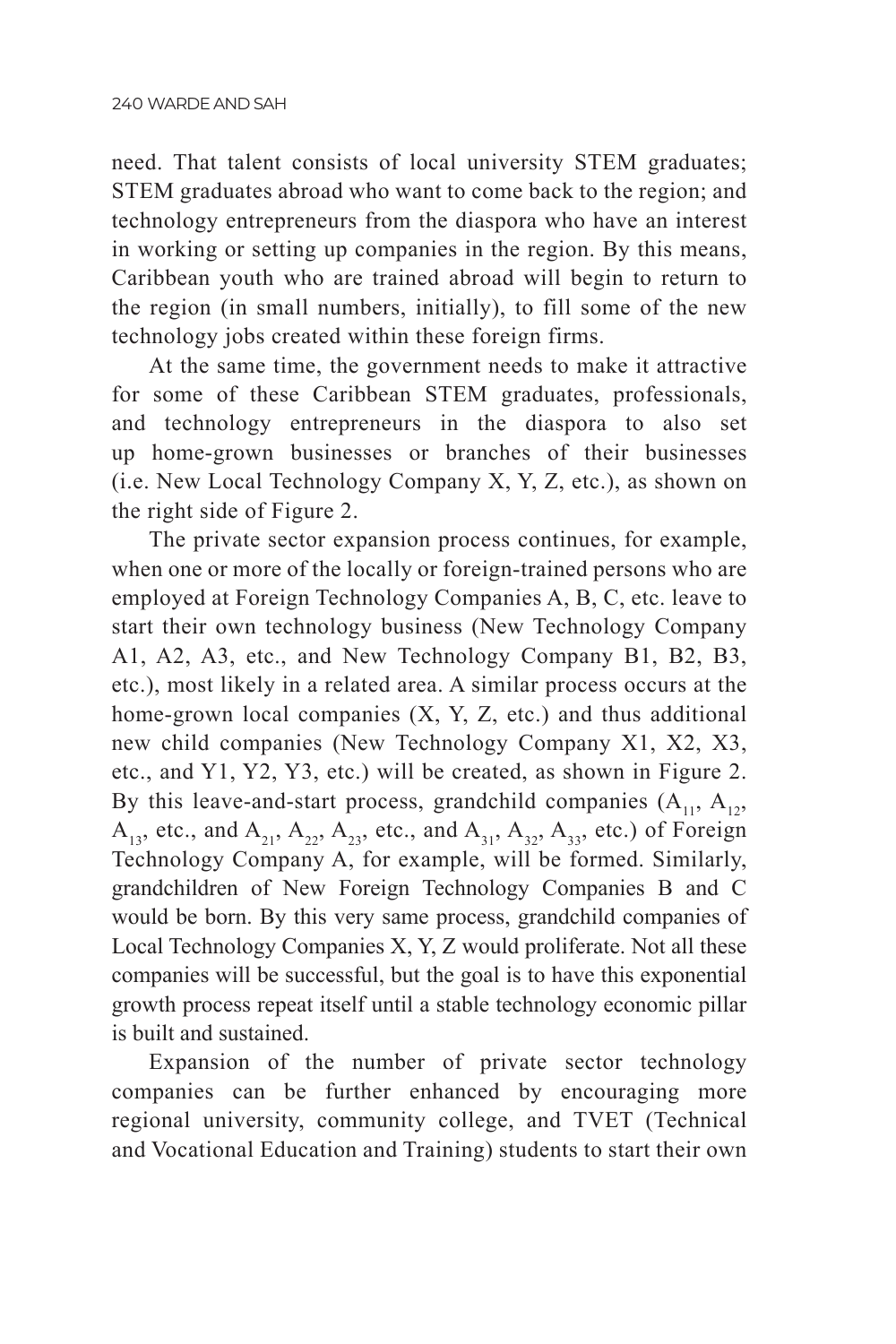

Figure 2. A Technology Employment Creation Model *Figure 2*. A Technology Employment Creation Model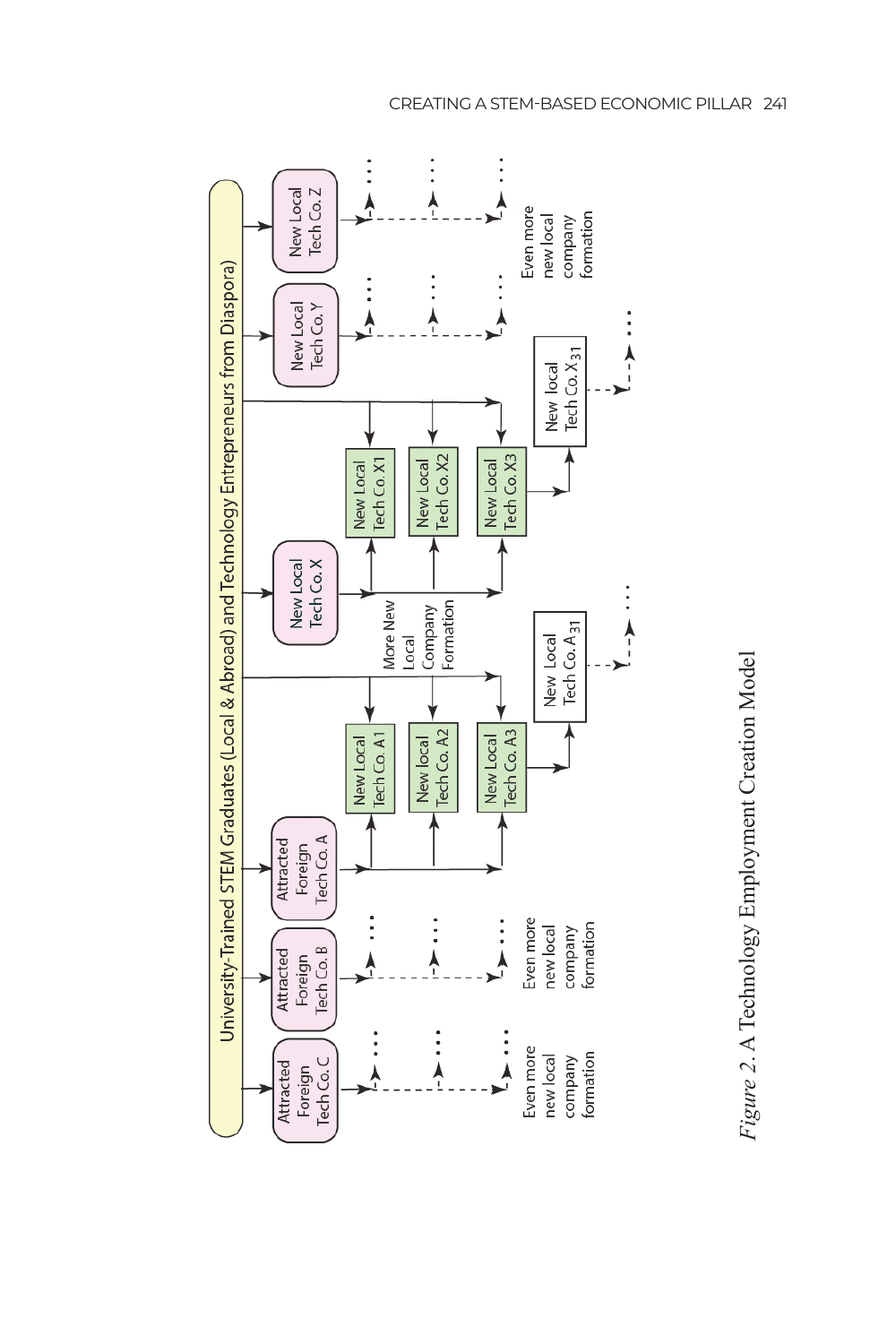technology-based businesses and create jobs, rather than ask for jobs. Additionally, non-scientists should be encouraged to focus their companies on products and services derived from the application of science and engineering in areas such as the arts, agriculture, fashion, and value-added products and services. It will be important to make sure that such persons get the help they may need with the relevant science and engineering principles. Helping them to identify projects that could lead to commercialisation in large regional and global markets will be essential.

A variant of a past model undertaken in Chile is one approach for attracting new startup companies to the region (Startup Chile, https://www.startupchile.org; Moed, 2018). In this model, government and private venture capital institutions would open up business plan competitions to any small business in the world, with the understanding that winners would be required to locate their business in the region and that the total Caribbean citizenship ownership exceeds 51% during the first five years. Further, the proposed Shared Regional Research Laboratory (SRRL) of the Caribbean (see pp. 251–254), once established, should help to make the region a very attractive location for an emerging technology company.

Areas of focus for company attraction and formation should be wide-ranging, and could include: (a) information and communications technology; (b) software development (especially animation and the processing of big data); (c) 3D display technology; (d) renewable energy; (e) nanotechnology; (f) electronics circuit design; (g) semiconductor chip design; (h) specialised manufacturing of electronics systems, and optical and biological components; (i) biotech contract laboratory services (followed later by biotech companies); (j) niche food and agricultural products that could be enhanced by the use of modern agricultural technology; and (k) technology-enhanced arts, crafts, and services. The strategy would be to avoid businesses that directly compete with the USA and China, unless the process, approach, or technology is truly disruptive.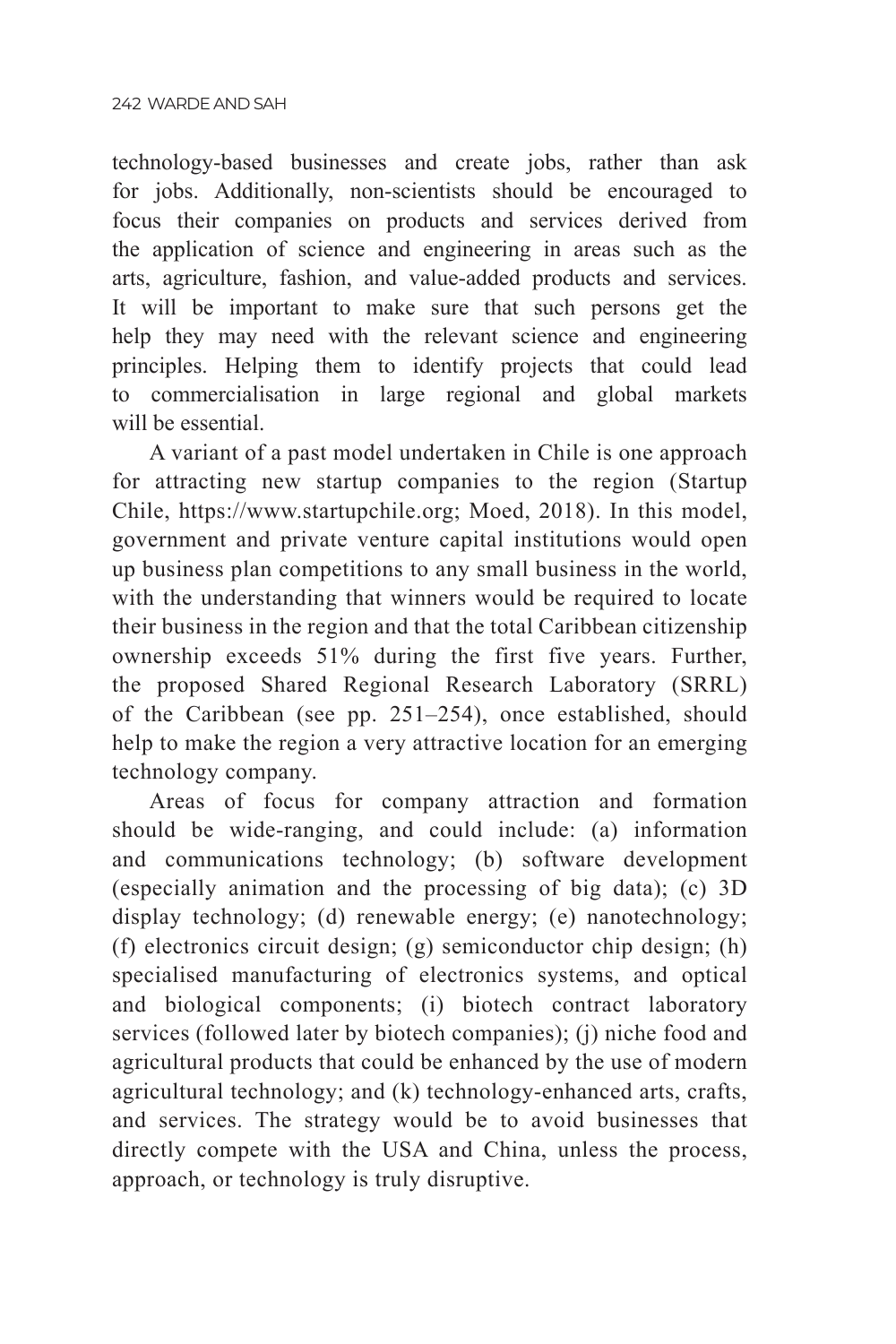# **Supporting and Sustaining New Private Sector Company Growth**

This section discusses some of the programmes, policies, infrastructure, and cultural adjustments that would be needed to expedite the development of a STEM-based economic pillar for the Caribbean. The discussion is limited to five initiatives: (a) reform of government policies and legislation; (b) access to capital, mentors, and incubation support services; (c) development of a small business innovative research and development programme; (d) infrastructure development, in particular, the establishment of an SRRL; and (e) reform of STEM education at all levels.

## **Supportive Government STEM Leadership, Policies, and Legislation**

Most Caribbean governments do not have a Ministry of Science and Technology, and when they do, science and technology is often an appendage to some other ministry, such as education. This gives the impression that science and technology is not a high priority for these governments. A better barometer of priority is the annual budget allocated to science and technology initiatives, which is much less than 1% of the Gross Domestic Product (GDP) in all Caribbean countries (UNESCO, 2018). Further, most government leaders do not have a science and engineering background, and are generally out of their comfort zone when tackling science and engineering initiatives.

Since long-term planning is needed to build the proposed new economic pillar, most politicians see little personal value in investing time and energy in a project that will likely not bear fruit during their time in office. Also, because of tight budget constraints, most Caribbean governments worry most about the near-term challenges of survival. The challenges are compounded because the governments of the region do not traditionally look to technology for solutions to their economic problems. However, we believe that in these difficult economic times, it is even more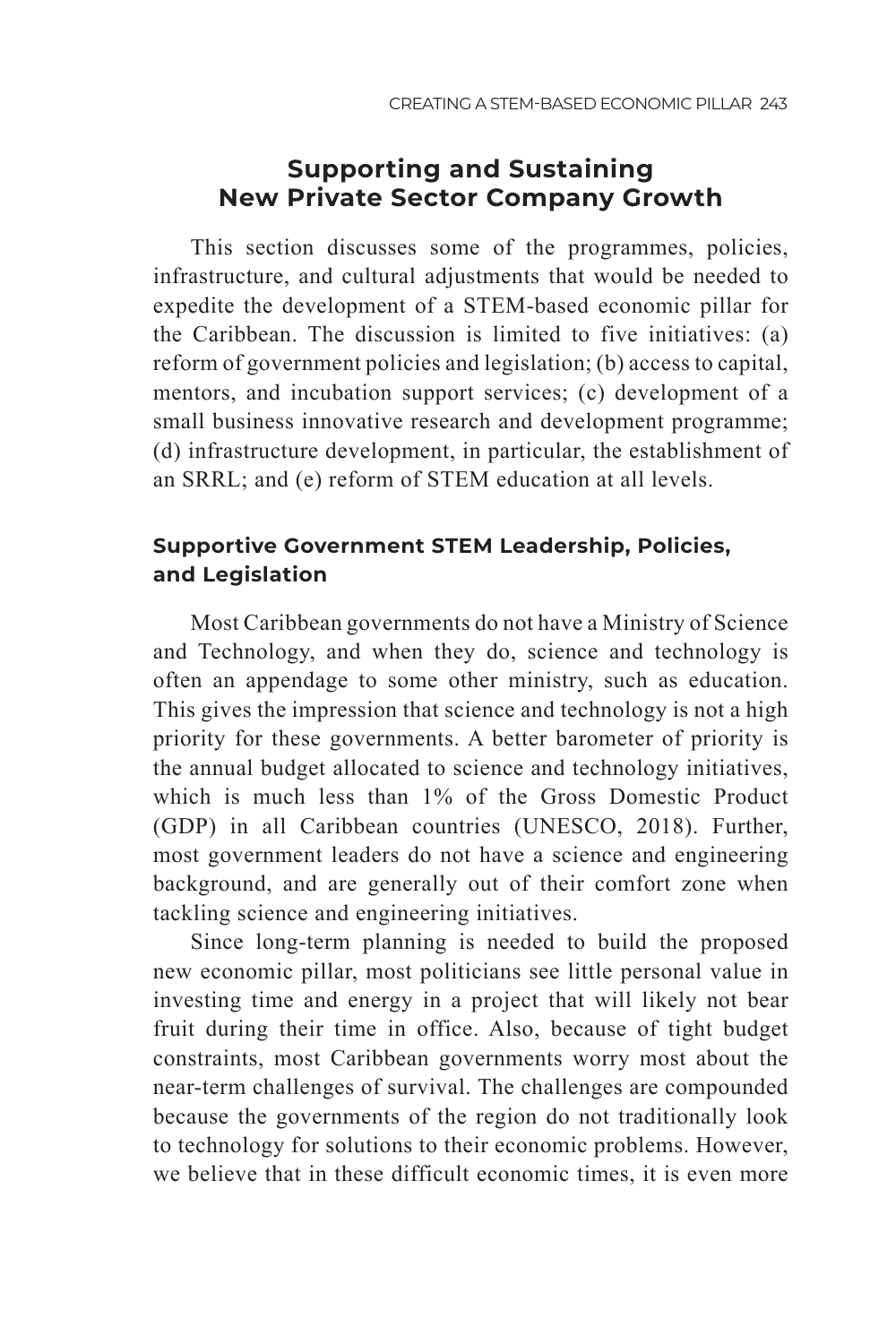imperative that emphasis be placed on solutions informed by science and engineering, along with implementing STEM-based economic diversification.

Although it is the private sector that will drive the development of the STEM economic pillar, if the will of the governments of the region is lacking, the plan will go nowhere. Clear government leadership with the authority, the budget, and the will and passion to build the STEM economic pillar will therefore be needed to move the process forward. We wish very much that the CARICOM Single Market and Economy (CSME) [https://caricom.org/caricom-single-marketand-economy] will truly get off the ground soon, as the vision presented here can be implemented much more efficiently once the region can share the sacrifices needed to put the plan in place. Until then we recommend that in each country, the overall budget allocated for science and technology agencies and projects be increased annually until the internationally recommended target level of 1% of GDP (United Nations, 2016) is reached. A five-year goal to reach this target level is recommended. A bipartisan approach to obtaining commitment from all political parties to tie the science and technology research and development budget to a fixed percentage (or the 1% goal) of the GDP for the long term is strongly recommended, for the good of each country and the region.

To implement this model, the region should first put in place a collective and competent Science and Engineering Advisory Board (SEAB) with budget and authority to aggressively move the plan forward. The Chair of the SEAB could report to a council of regional prime ministers. The SEAB would be charged with providing critical input and perspective on all science and engineering matters in the region. The SEAB would assist the respective governments in creating more solid policies and in making more informed decisions related to STEM, especially in areas such as cybersecurity; telecommunications; energy; food security and agriculture; and biotechnology.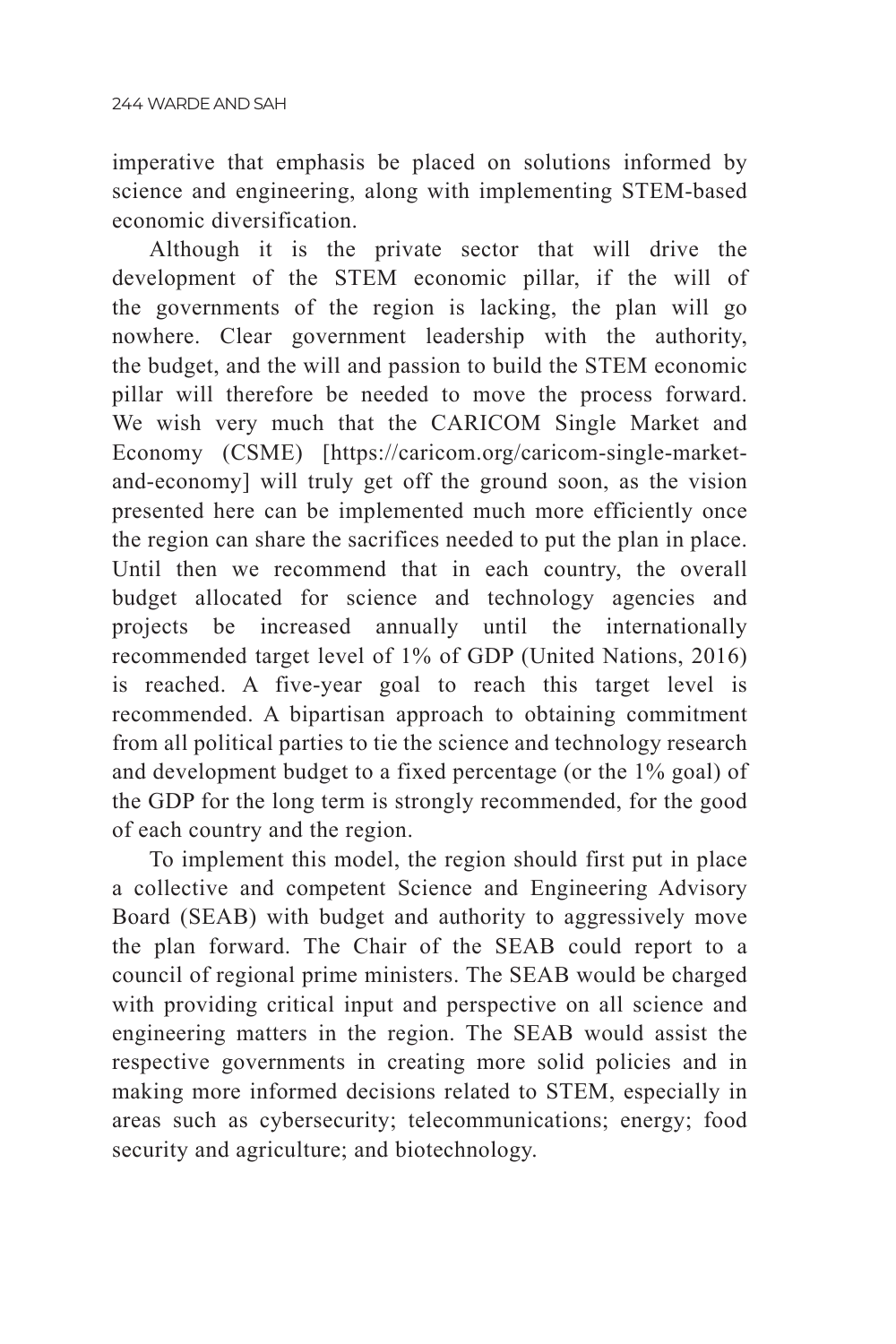The existence of an SEAB would strengthen the interface between science, technology, innovation, and the decision-making powers of the Cabinets, since the Ministers will now have greater and easier access to science and technology experts. Engaging such experts on the SEAB will also allow government leaders to stay "ahead of the curve" on upcoming technology trends. The SEAB could be established with assistance from the CSF. SEAB members would include influential and highly experienced individuals from the wider Caribbean and the diaspora. Composition of the SEAB would include scientists, engineers, business technology leaders, finance experts, and venture capitalists. In particular, the agricultural sector would be represented.

We also recommend the appointment of a Director General for Science and Engineering (DGSE) within each country, who would have overall responsibility for implementing each government's science and engineering programmes and policy. Each Director General would receive guidance from the SEAB, and could carry out the local plan with the approval of their local government. Another very important action that the region must take to attract and retain new technology companies is to foster a more progressive and supportive small business environment. Here, the governments must enact legislation to remove unnecessary hurdles to starting and maintaining a business.

## *STEM Popularisation: Developing a Culture of Science and Engineering*

For the Caribbean region to implement a significant cultural shift — such as the development of a culture of research and innovation in science and engineering aimed at implementing social and economic development — the people must be on board with the policy. Thus, governments must be prepared to sell the strategic plan to the people. To fully engage the general population and to get the necessary buy-in, the population should be made scientifically literate and "culturally savvy" about the benefits of the plan for them. That is, the science and engineering strategic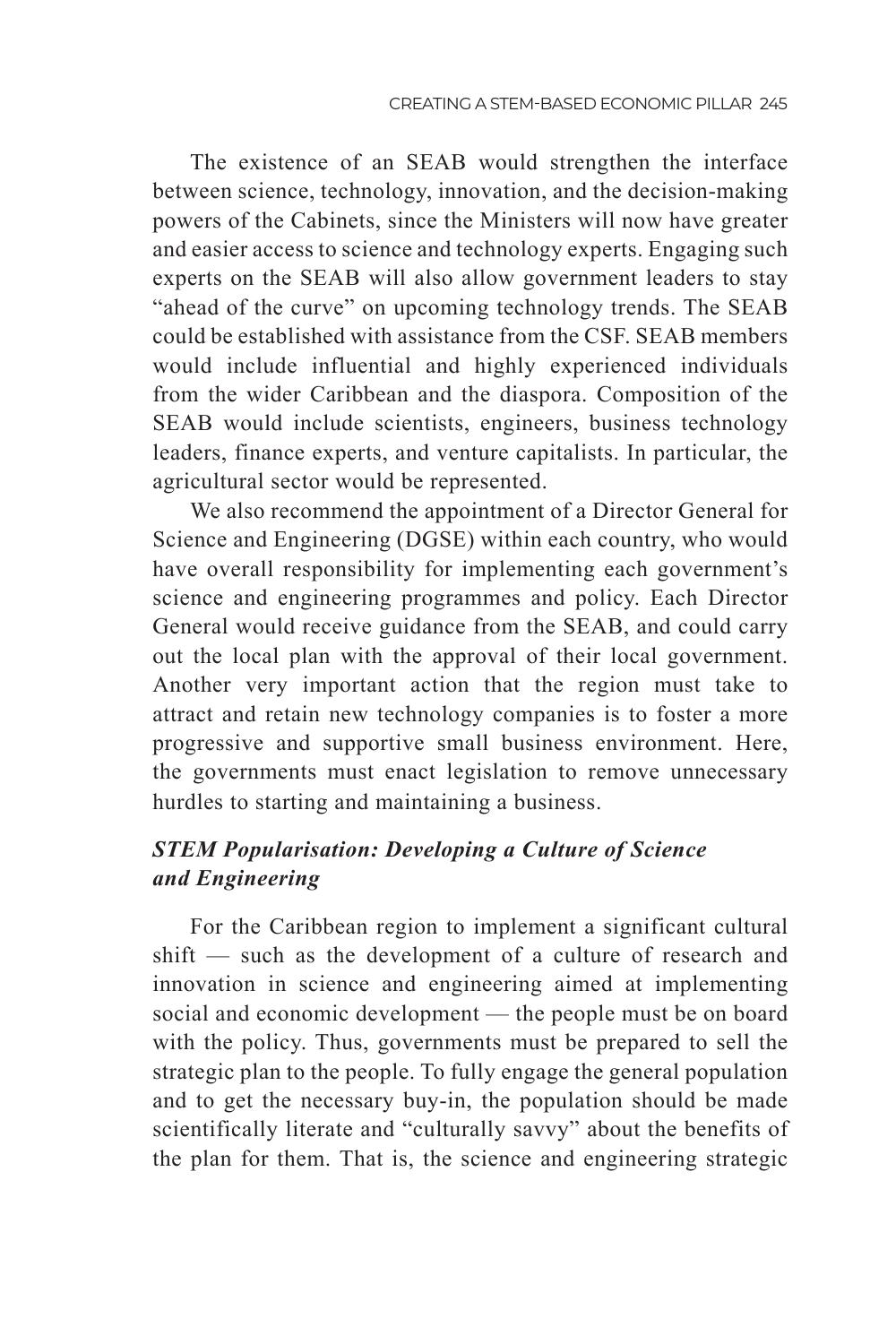plan must be communicated to the people in simple, clear, and concise terms, over and over again, until the general population understands the plan and can readily see how it will benefit their lives and national development, in that order.

Science popularisation is an effective way to engage the people in the strategic plan. At the very least, a basic STEM education up to the high school level for most of the population will make a big difference. Disseminating information on science and technology to all citizens will help to garner support and engender a greater understanding of the role of science and technology in economic development. The government should use all avenues of communication, such as radio, television, social media, websites, and print media, over several years, to raise awareness and create the cultural shift. The region could also establish an annual STEM week that includes STEM talks aimed at the youth and the general public, along with demonstrations of ongoing science and engineering projects in the region.

Young people in the region also need more exposure to rolemodel scientists and engineers to motivate and excite them about careers in science and engineering, and to make them aware of the diverse career opportunities available. It is recommended that more of this be done in the schools and at science fairs, and that role models be featured in all forms of social media (such as Twitter, Facebook, Instagram, Snapchat, etc.), television, YouTube videos, educational websites, and smartphone apps.

To complement the formal in-school curriculum, it is further recommended that each Caribbean country: (a) upgrade its science fairs; (b) start annual math olympiads, computer programming clubs, hackathons, and robotics competitions; (c) consider opening a science museum; and (d) weave some of the high-visibility, project-based exercises into their science fairs for cost-effectiveness and implementation efficiency. The region should, as standard practice, feature children who have won science fairs, research and innovation awards, math olympiads, hackathons, and robotics competitions on television, radio, social media, and print media.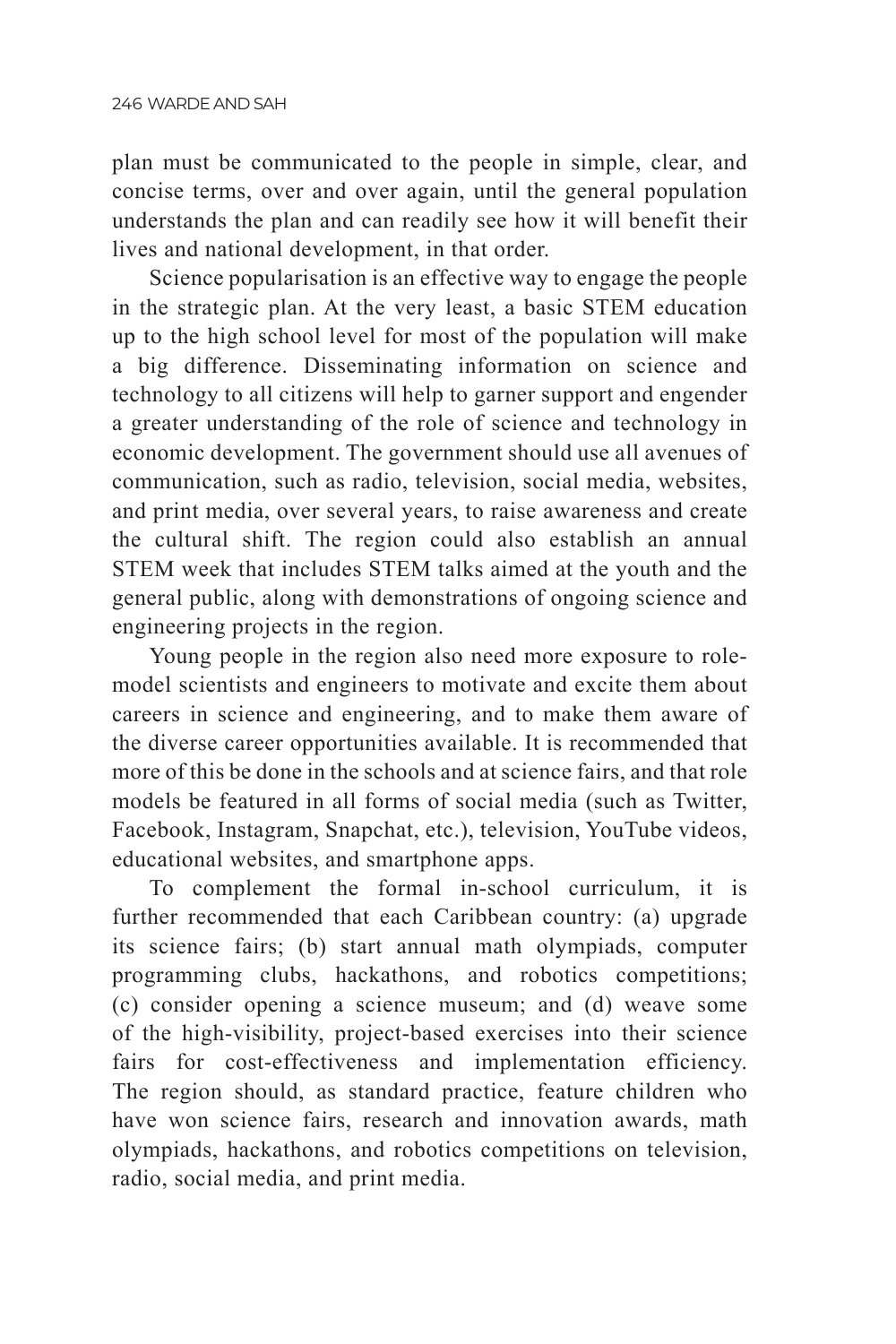An important benefit from science popularisation (e.g. raising awareness about STEM, and the benefits of a basic STEM education for all), is that more people (including many non-scientists) will become involved in the development of companies based on the application of science and technology to the arts and agriculture (see pp. 247–250). Science popularisation is a low-cost, high-return initiative and its programmes should be implemented immediately. In addition, as part of this initiative, all countries in the region should establish special national science innovation awards to recognise technology innovators and companies whose products reach global markets at several different revenue milestones, and feature such champions in the media.

## **Access to Capital, Mentors and Incubation Support Services**

Since there are very few "angel investors" to provide venture capital in the region, it is recommended that the promotion of an entrepreneurial culture include more access to multiple sources of capital as well as in-kind capital, by engaging the diaspora for assistance (World Bank, 2016). Investments tend to follow good projects with sound business plans, oftentimes irrespective of location. This can be achieved via partnerships between the angel investor networks and the few venture capital sources in the region, and similar entities in the diaspora.

To further promote the growth of the new home-grown companies, incubation harmonisation and mentorship strengthening will be needed to assist the entrepreneurs. For the purpose of conducting feasibility studies, it will be critical to support existing or new incubators that provide infrastructure, business guidance and administrative assistance to novice entrepreneurs with innovative concepts. Support from the incubators would include assistance with: evaluating the technological and economic potential of the inventor's concepts and proposals; preparing patents; constructing prototypes; preparing business plans; establishing contact with appropriate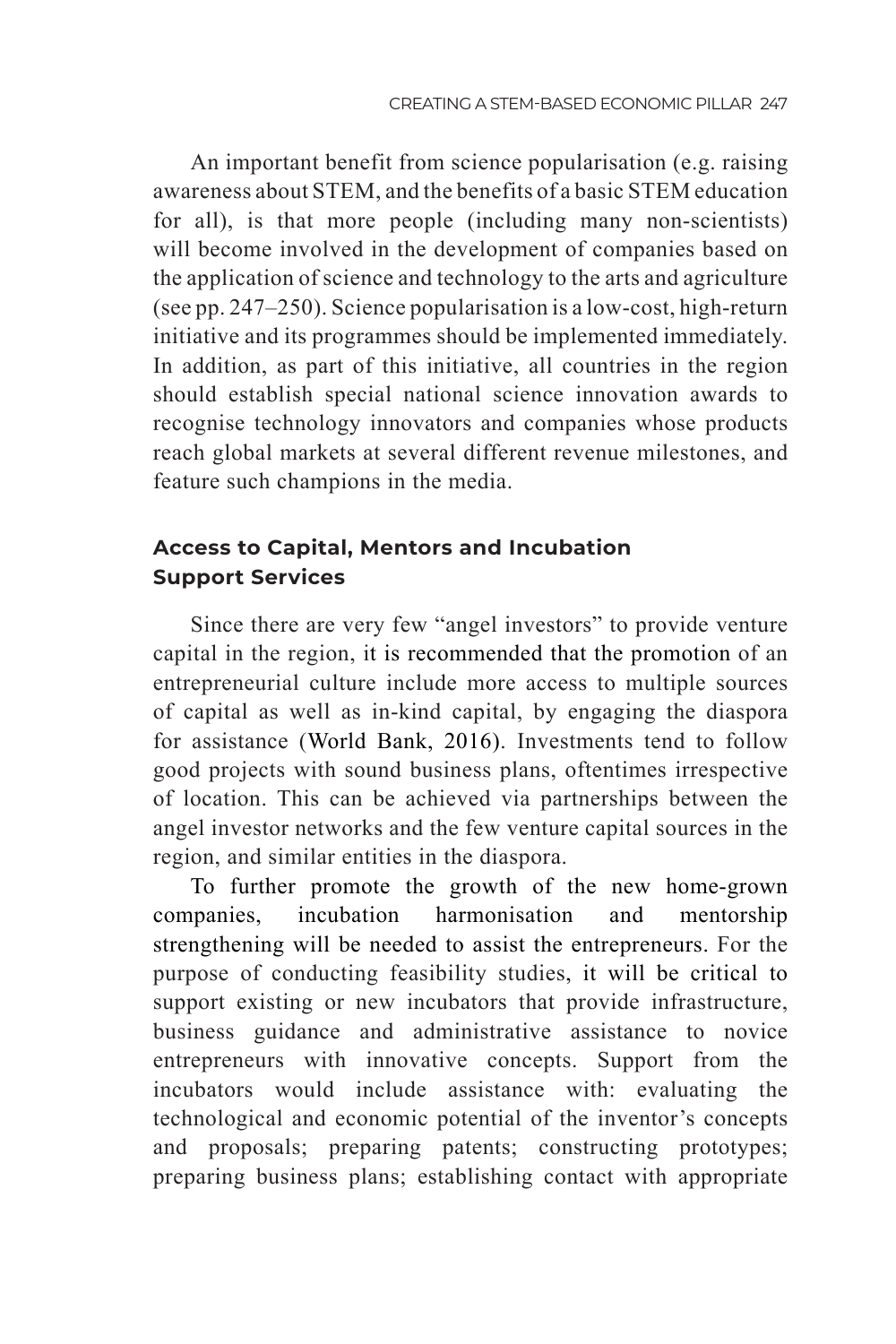industry representatives; and attracting investors. Thus, each country in the region should re-engineer its science and technology incubator policy so that only companies with viable business plans and plausible time-limited incubator exit strategies are admitted and nurtured within the incubators.

Once established, the SRRL (see pp. 251–254) would provide the technology infrastructure for these novice entrepreneurs and very early-stage companies to test their ideas at minimal cost. The idea is that supporting such early-stage studies could lead to later non-government support (such as angel funding or venture capital) for the establishment and development of new companies, thereby preventing commercially viable technology ideas from going to waste.

## **Small Business Innovative Research & Development Programme**

In addition to governments helping to set up stronger and more robust angel and venture capital networks, we recommend that each country in the region consolidate all of its government-sponsored science and engineering research funds into one bucket, irrespective of how small those funds may be. The major funding vehicle in each country should be some kind of Small Business Innovative Research and Development (SBIRD) programme. Such a model was initially proposed to Caribbean governments over 20 years ago (Warde, 1998), but received no traction at that time. Consolidating funds to get the SBIRD off the ground will allow governments to better control costs and minimise outlays to initiate this important programme. Ideally, it would be nice to have a single regional fund but, at the moment, lack of cooperation between the governments of the region is the reality.

The SBIRD programme could be modelled after the US Small Business Innovative Research (SBIR) programme (https://www. sbir.gov/) which has been highly effective in increasing the number of successful small technology businesses in that country. In year 2 and beyond, the budget allocated to the SBIRD programmes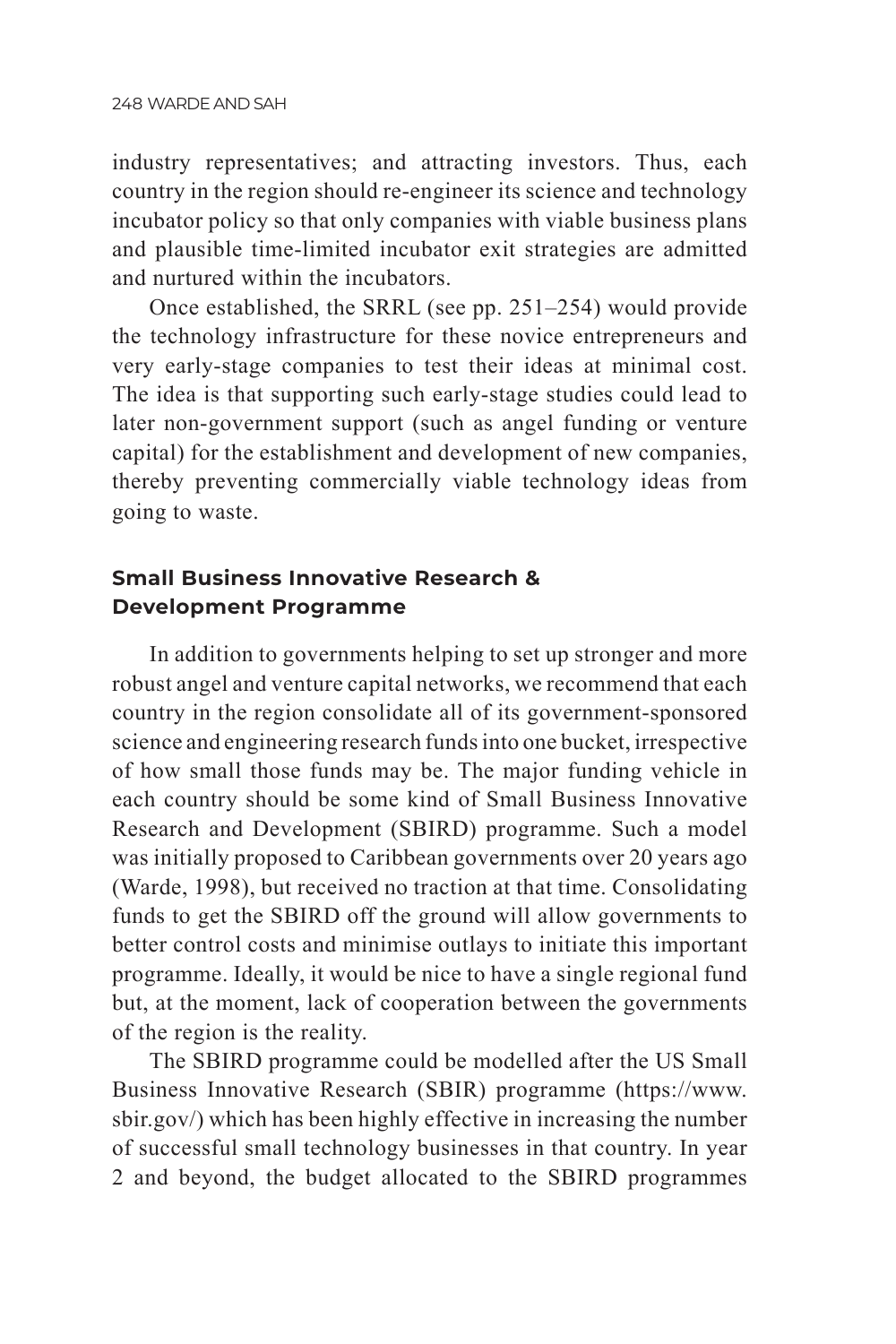could grow slowly until a desirable funding goal is reached.

The proposed SBIRD programmes should be a three-phase initiative. Phase I would make grants to small companies (e.g., less than 100 employees) on a competitive basis to establish the feasibility of development of high tech, biotech and software commercial products and services. Preferred projects should have wide-ranging applications in diverse industries, and would be similar to those listed on p. 242. To start, Phase I grants could be approximately US\$30,000, with a six-month period of performance, and Phase II grants could be approximately US\$200,000, with a two-year period of performance. The numbers suggested are flexible; it is more important to fund fewer companies with good proposals at an adequate level, than to fund many companies where the funding levels are below critical mass.

Successful Phase I winners would be immediately eligible to use the services and the facilities of the SRRL (see pp. 251– 254) to perform research activities, test samples, and build prototypes. Those Phase I awardees who successfully meet the technical feasibility milestones would be invited to submit new proposals for possible Phase II funding to develop premanufacturing prototypes of almost market-ready products and services.

Many of the successful Phase II winners would be expected to form alliances with larger companies (in the Caribbean or the diaspora), and in some cases, these larger companies could be expected to cost share or add to the level of the Phase II award from the government. Phase III would be the full commercialisation phase, where the funding would come from angel and institutional investors, facilitated by the regional governments if necessary.

The Phase I and II proposal evaluations would be carried out by a committee of experts, including members from the diaspora, perhaps assisted by the CSF. In particular, the Phase II proposals would be evaluated based on the overall ranking of the venture's probability of success, including: (a) technical merit; (b) competence and experience of the management and technical teams; (c) the go-to-market strategy with a feasible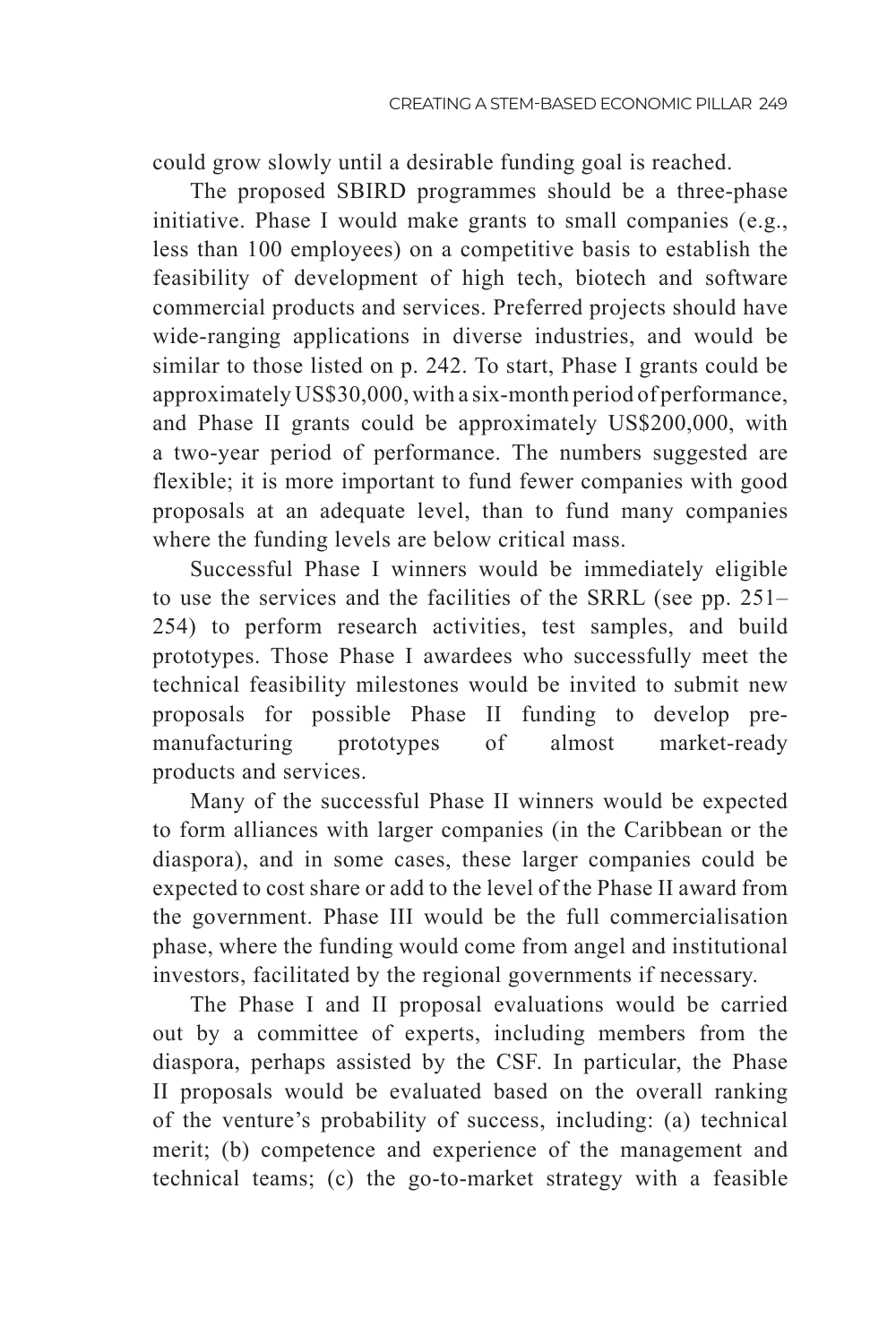plan and timeline; (d) realism of the proposed market share and commercial potential (including global competitiveness); (e) potential for scaling to significant annual revenues (e.g., about US\$20M–US\$50M within 5–10 years); and (f) relevance to the needs of the region.

Companies that start outside the region and are ready to either relocate within the region or to set up branches or spin-offs within the region should also be considered for funding under the SBIRD. In fact, the programme could be open to applicants from anywhere in the world, as long as the foreign entrepreneurs agree to locate their business in the region, and the resulting companies have at least 51% ownership by Caribbean citizens for the first five years. Some of these would be the same companies started by the diaspora technology entrepreneurs, described in Figure 2.

The SBIRD programme would differ from the US programme in that the Caribbean country's government would take an equity stake in the company if it accepts Phase II SBIRD funding. If these companies go on to be highly successful, then the government should eventually sell its equity back to the founders or other interested investors, and reinvest the proceeds realised into the basic pool of SBIRD funds. In this way, the pool of funds could actively grow after about 10 years. Thus, in a well-managed programme, taxpayers could be repaid their initial investment into the programme, for a truly self-sustaining SBIRD.

By providing seed funding to existing small businesses, the governments will be sending a positive signal that can mobilise and attract private-sector funds for the growth of new and existing companies. We recommend that the SBIRD programme be part of the national entrepreneurship culture and dialogue. The people and the politicians must always be talking about the programme, which must continually be refined as the economy evolves so that it remains efficient and effective. The programme would need to be very heavily advertised to make sure that potential applicants are aware of the availability of the funds, and that the government is soliciting proposals for the development of new products and services, or the upgrade of the quality or performance of existing products and services.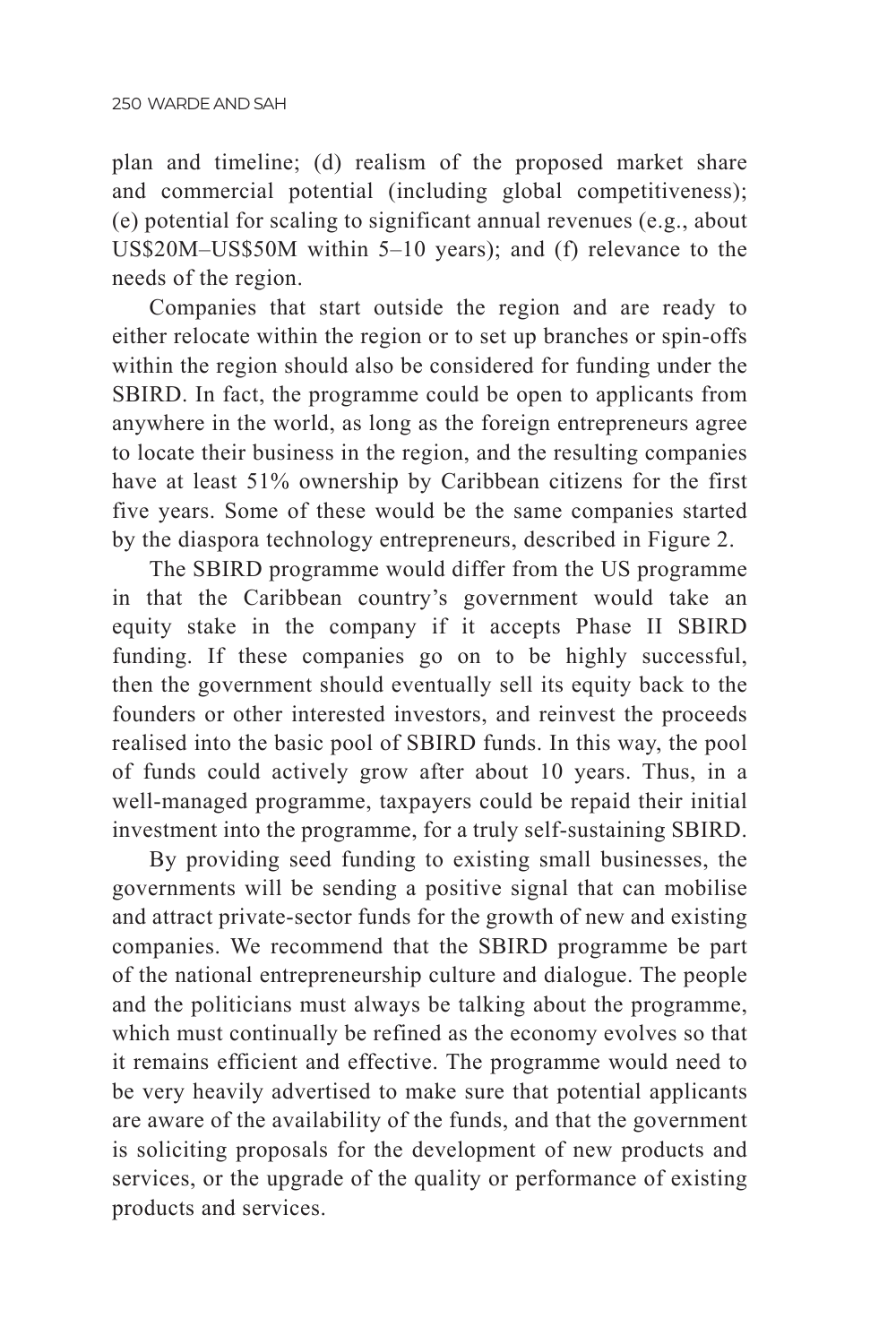### **Infrastructure Enhancement: SRRL**

To ignite much more technology–based innovation and entrepreneurship in early–stage and well–established companies within the private sector, we propose the establishment of an SRRL. Because of the high cost of carrying out advanced scientific research, the existence of such an entity would make accessible certain key, expensive technical services and facilities that the region will need if it is going to rapidly accelerate the development of the proposed economic pillar.

The services of the SRRL would be available to scientists and engineers throughout the region on a fee-for-service access plan. The SRRL would house state-of-the-art equipment, machines, and tools that are too expensive to be purchased, maintained, or operated by any one institution in the region, but which are critical to modern scientific research.

By operating the SRRL as a shared facility, it will be easier to garner financial assistance for its establishment and operations from the international community. Operating as a shared facility also permits the overhead and maintenance costs to be spread out over a larger user base that includes all Caribbean countries (French, Dutch, and Spanish-speaking included) and Central America.

The SRRL could be set up as an independent, non-profit, regional organisation. It should be administered by a competent director with experience in running large research laboratories. Ideally, it should be located in close proximity to a campus of The University of West Indies (The UWI), and should operate in close collaboration with all the tertiary institutions in the region. The daily research operations of the SRRL would be run by research professionals with specialised skills, who are experts in the use of the machinery and equipment. Some of these operators will hold Master's and PhD degrees, and some could ideally have dual appointments with The UWI. These operators should be encouraged to carry out their own grant-funded projects using the specialised equipment in the SRRL.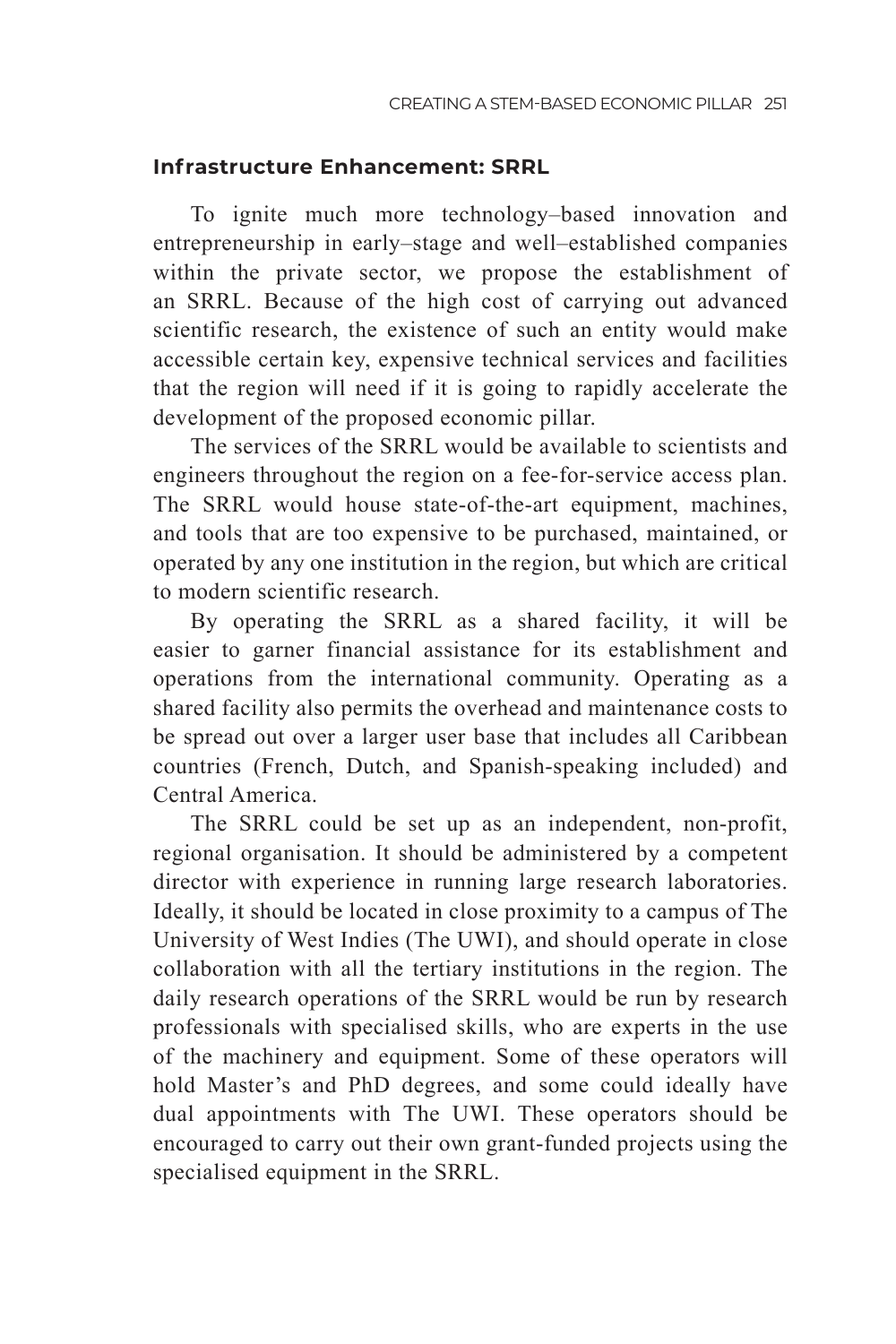Maintenance and repairs of the machinery and equipment (including building maintenance) are major challenges that must be properly managed. The estimate of the ongoing maintenance budget should include the costs of the service contracts (which will be substantial) and expenses for normal wear and tear on the building and equipment not covered by service contracts, taking into consideration the equipment's age and frequency of use. Each month, a fraction of the fees recovered from the use of the facilities should go into a maintenance account that is managed by the director of the laboratory. The governments of the region, collectively, should also make an annual contribution to the maintenance budget, as allowing such expensive and key equipment to go out of operation, year after year, would lead to the demise of the SRRL. The governments' component could come from the proposed 1% of GDP that should be set aside for science and engineering. If properly operated and maintained, the SRRL should break even as far as operating and maintenance expenses are concerned.

The SRRL will make the region significantly more attractive to Caribbean students and young professionals with advanced degrees in engineering, physics, chemistry, computer science, and the biological sciences who wish to return to the region to make contributions to scientific research, or to start technology–based companies, as described on pp. 160–164.

It is well known that world-class scientists and engineers want and need access to state-of-the-art equipment, tools, and resources. Thus, the SRRL would also attract many more experienced researchers and professors from high-ranking universities in Europe, Canada, the USA, and Latin America to the region. Having such top scientists and engineers at The UWI science and engineering faculty will attract the brightest students from around the world to come to the region to study with them. Some researchers may even want to spend their sabbatical at the SRRL. One advantage is that many academics and researchers on sabbatical have their salaries paid by their home institutions.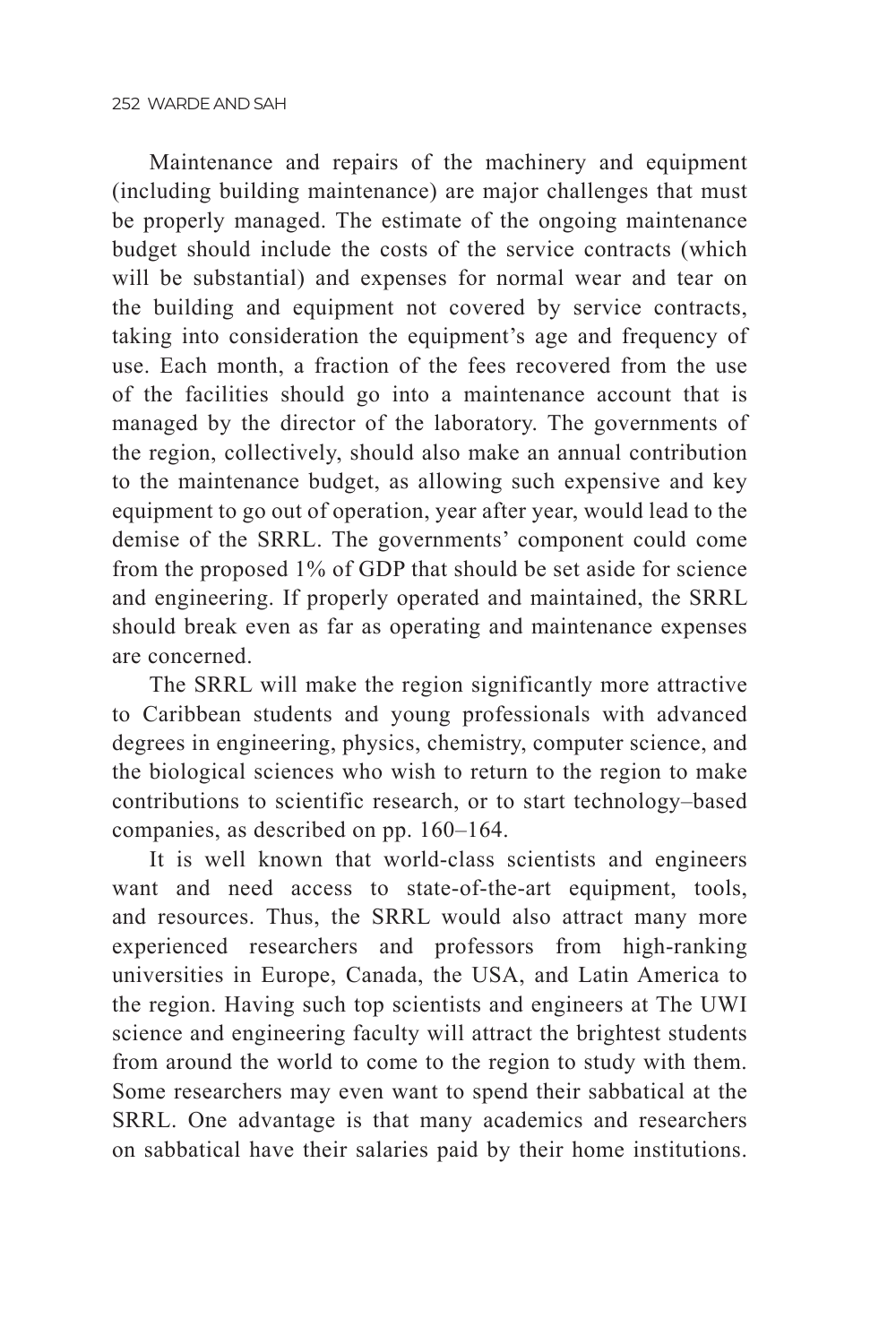Additionally, such high-profile scientists and engineers can sometimes contribute significant additional pieces of equipment and tools purchased through their research grants and contracts. Another intangible benefit will be that the international ranking of the region's leading tertiary educational institutions will begin to rise sharply within 10–15 years, as a result of the added new research activity.

For most distinguished scientists and engineers, it is not necessarily the highest salary that binds them to an institution, but often it is the ease of conducting research and working with the brightest students and post-doctoral scientists and engineers. Thus, SRRL salaries would need only to be competitive, to attract top–notch scientists and engineers to the region.

Yet another primary benefit of having all of this science and engineering brain power concentrated in the region, will be the enhanced entrepreneurial activity that will take place in the region. The spin-off technologies and firms, and the startups that were established with the assistance of the SRRL can be expected to stimulate tremendous growth in the economies of the Caribbean region.

Clearly the SRRL would be a high-risk, high-return investment initiative, but if carefully planned and operated, it would be a significant game changer in the region. If all the funds to build the infrastructure were in place at inception, it would most likely be a five-year project (Warde & Sah, 2016a). However, the incremental approach which would permit its early use, while spreading its full development over a 10-year period, is more likely and should be seriously considered.

The question must also be asked, however, "if we could establish it tomorrow, would anyone use it?" That is, the adage of "build it and they will come," should not be assumed. We would like to think that The UWI would be a heavy user, but we should not take that for granted. An assessment of the user base and its needs should be done as a first-step to SRRL establishment.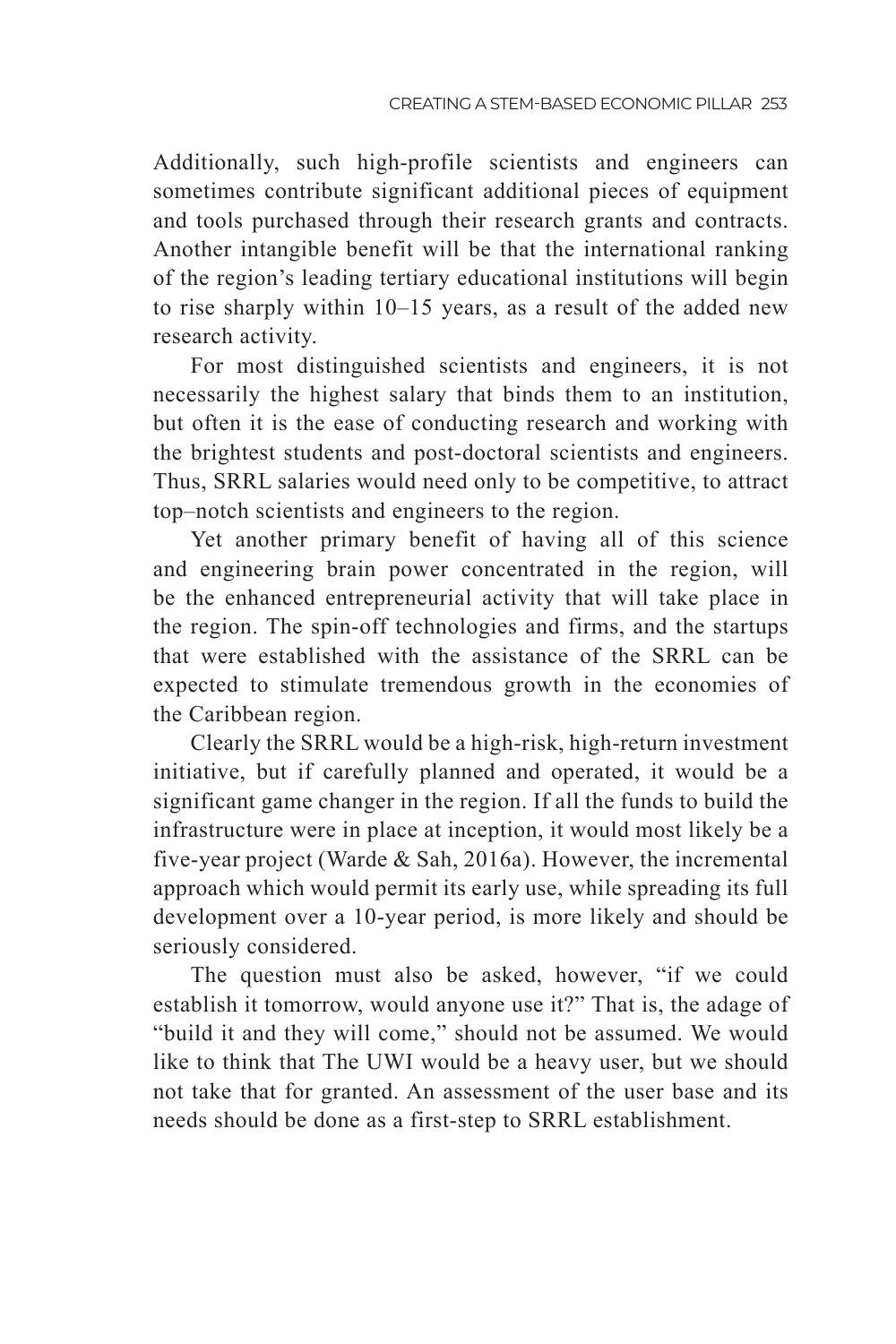The SRRL was first proposed in 2016, but to date no government in the region has shown serious interest. This is understandable, as the scale and complexity of the project, coupled with its operational risk, may seem too challenging to typical politicians, most of whom do not have a background in science and engineering, and whose tenures come in 5–year terms. So if the SRRL is to become a reality, it will probably have to be private-sector driven and developed. The CSF is willing to carry out the study of the user base and its needs, along with the potential impact of the SRRL on the region.

#### **STEM Education Reform Initiatives**

This topic is broad and controversial, so we will selectively focus our discussion on a few high-end initiatives that are most relevant to the theme of this paper: (a) STEM curriculum reform at the primary and secondary levels; (b) STEM teacher training; and (c) STEM curriculum reform at the tertiary level.

#### *STEM Curriculum Reform at the Primary and Secondary Levels*

To attract and retain foreign science and engineering companies to the region (see pp. 239–242), an adequate level of know-how in science and engineering must reside in the local workforce. To enable the desired technology–based, private sector expansion, the region must keep the pipeline full of STEM talent. At the same time, it is imperative that the education system produces wellrounded citizens. Therein lies the need for education reform in the STEM and communications disciplines.

Engineering and engineering principles are among the weaknesses in the Caribbean educational system. Robotics is an interdisciplinary subject, so adding robotics and coding will allow all students in the region to be exposed to engineering concepts at an early age. In addition, Information and Communications Technology (ICT) training is important because it can serve as a catalyst for the development of innovative businesses, products, and services, while providing enhanced productivity and a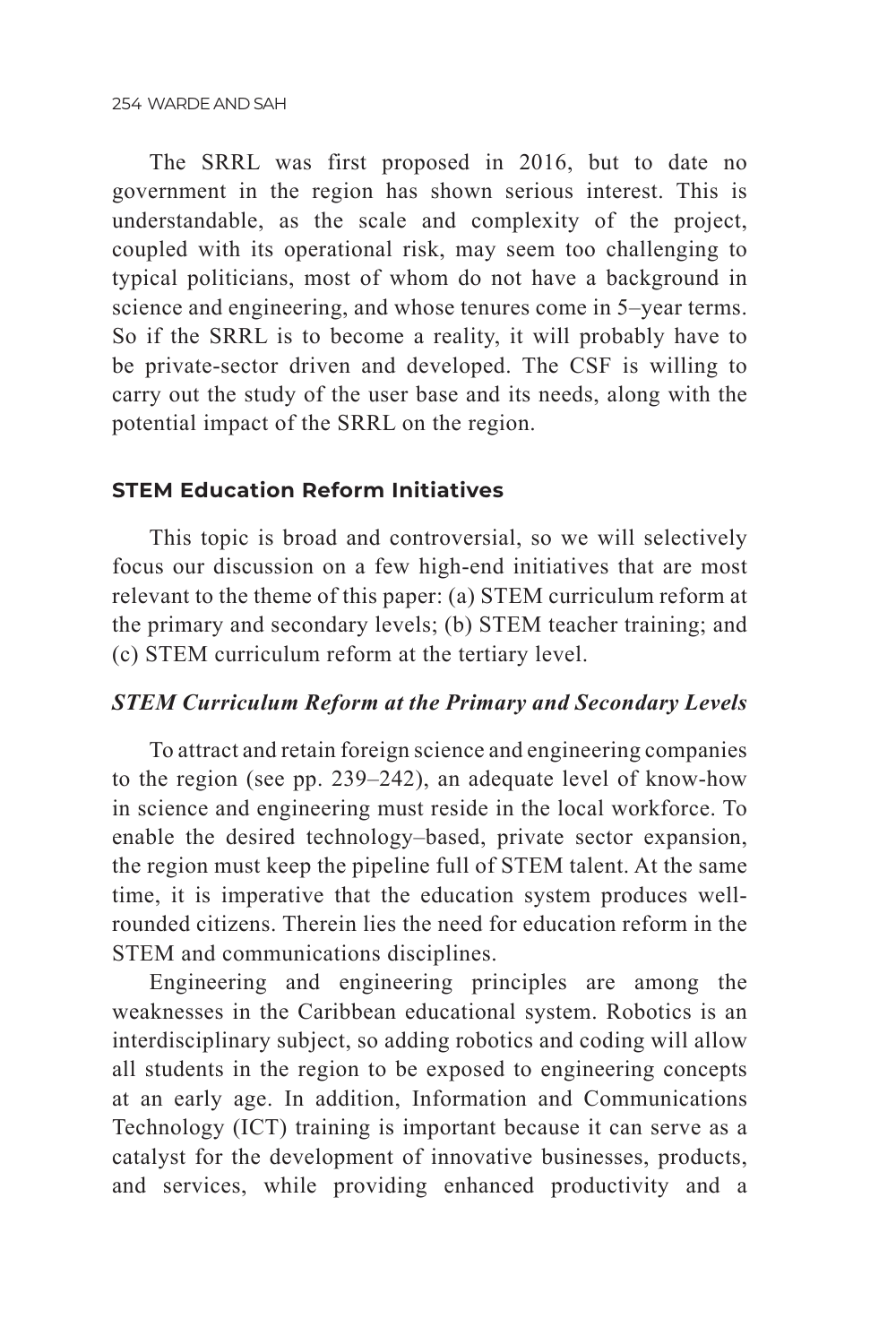competitive advantage for companies in many sectors, including the government (Warde & Sah, 2016a). For secondary schools, the CSF recommends Python, as today Python is the entry-level coding language of choice for secondary and tertiary students in the developed world. Other modern languages would also suffice. The hope is that the Caribbean Examinations Council will replace Pascal with Python, or another modern language, as its computer programming subject within the next two years.

Such coding baseline knowledge, coupled with good communication skills, will become expected of all knowledge workers in the near future, just as spreadsheet and wordprocessing skills are expected today of many entry–level workers. Development of communication skills (listening, written, and oral) and competency in one foreign language must also be part of the basic curriculum required for well-roundedness.

Modification of the primary and secondary school curriculum at all levels to include the fundamentals of entrepreneurship is also a worthy goal, as a cultural shift is needed in the region in the way entrepreneurship is viewed and practised. A basic entrepreneurial education would complement the STEM and communications education, and should cover the fundamentals of finance; how to start a business; the various types of capital; intellectual property concepts; how to write proposals and business plans; marketplace competitiveness; ethics; and negotiation skills. Adding computer programming, robotics, science and engineering principles, and the elements of entrepreneurship to primary and secondary school curricula can begin as early as age 8 (Warde & Sah, 2016a; 2016b).

**Discouraging rote learning, and the value of the design experience in STEM education**. The imagination of each and every student must be exercised in and out of the classroom. Rote learning needs to be discouraged. Instead, the focus must first be placed on understanding the concepts and fundamental principles in each discipline and to gain mastery, so that students are able to apply the fundamentals to solve new problems not previously encountered. The goal is to train students to think critically and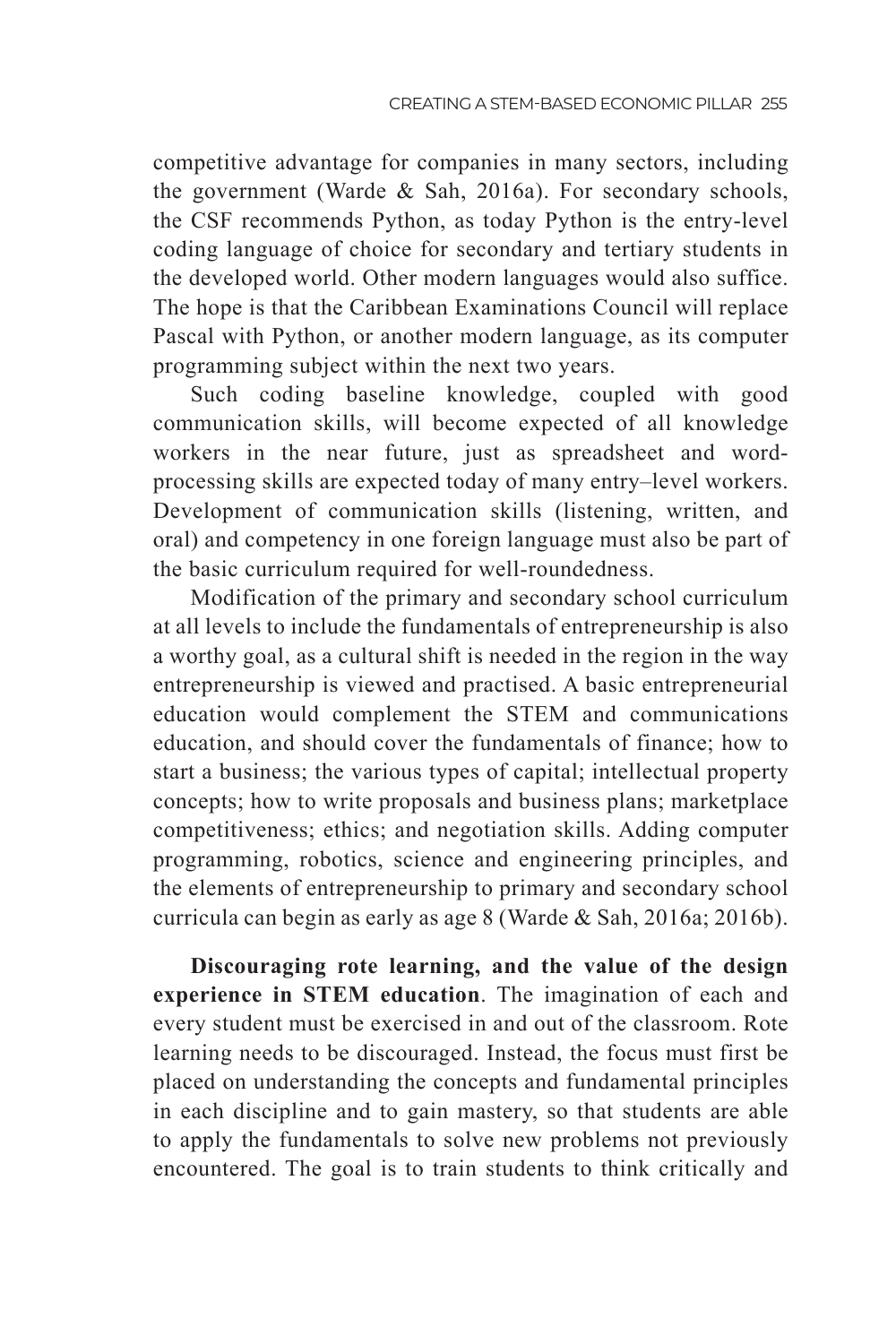to develop logical and analytical problem–solving approaches in all disciplines. In addition, a balance needs to be struck between theoretical and hands-on learning, as both are important. To achieve these goals, the region must place the student at the centre of the learning experience, not only in its primary level institutions, but in all its schools and universities.

One of the obvious flaws in the education system is that not enough attention is paid to the design component of learning in the region's educational system (primary through to tertiary). The design component draws on the creativity of the student. Thus, having students also engage in project–based learning is critical. Here, the student gains the experience of designing and carrying out their own experiments. These processes are effective for stimulating imagination and creativity, and can help students to become critical, logical, and independent thinkers as they pursue evidence–based conclusions.

### *STEM Teacher Training*

Many persons in the region believe that the education system is not serving them well. They complain that creativity is too often stifled in the classroom at an early age, and that teachers who have outmoded classroom practices are teaching as they were taught, and are not giving students enough freedom or space to express their ideas and their thinking. Teacher training is a key area that needs addressing in order to: (a) increase the level of students' interest in the sciences; (b) encourage more youngsters to pursue careers in science and engineering; and (c) promote more awareness in the teachers themselves, and in the general population, of the link between science and engineering, and regional economic development.

Indeed, too many of the region's primary school teachers who are called upon to teach science do not fully comprehend the material, or have never taken a science course themselves. All teachers at all levels should be engaged in continuous training and continuous education, even if for a one- or two-day supplemental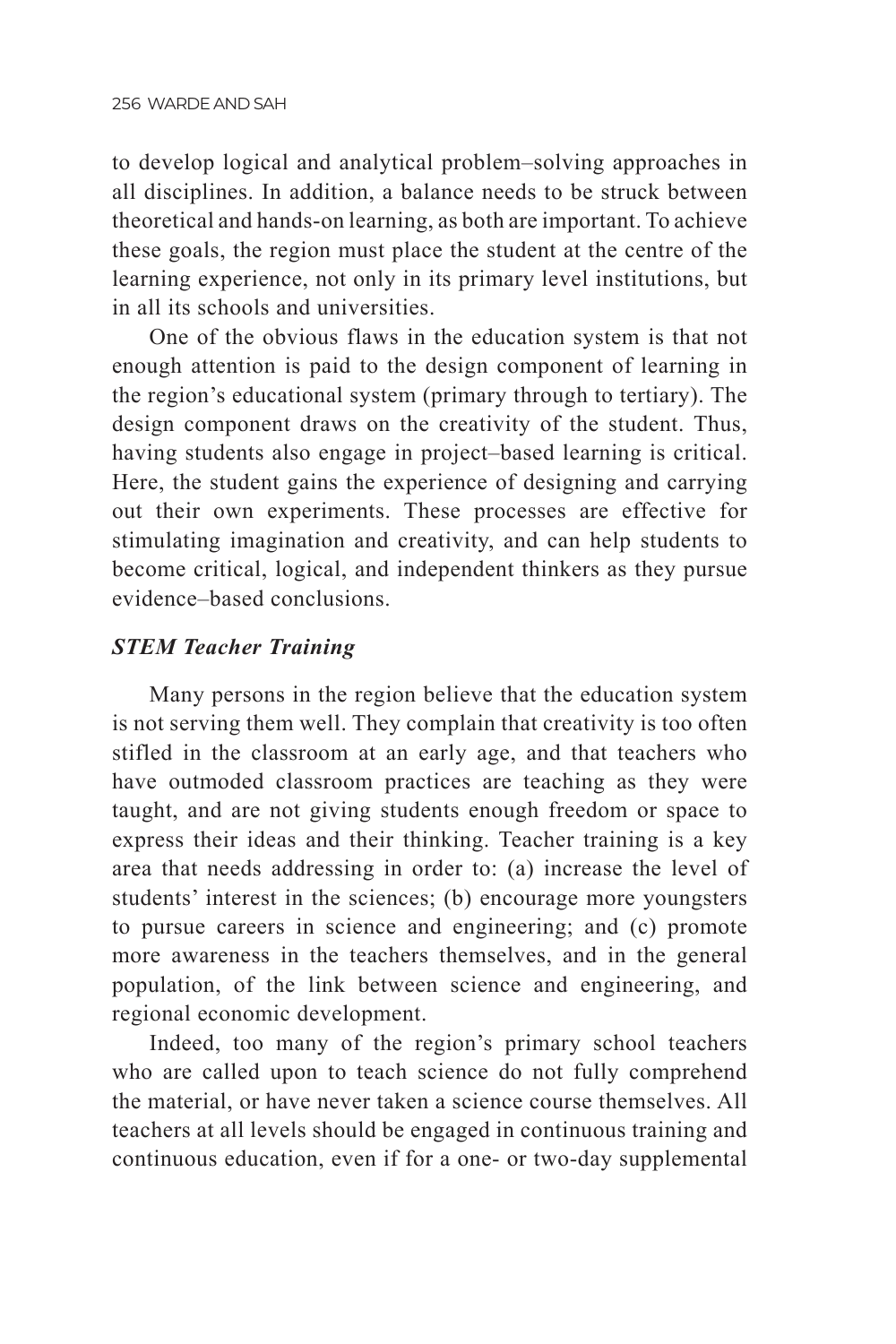workshop annually. While an ineffective teacher can turn off an entire class of students, a good teacher can arouse passion and excitement, and create the will to learn in that same classroom.

In particular, teachers need to be trained in how to teach STEM subjects using active learning techniques such as Problem-based Learning (PBL), and engage in Inquiry-based Science Education (IBSE) methods. These methods emphasise observation; experimentation to gather data; having students question and interpret data; forming evidence-based conclusions with teacher guidance; and drawing on students' own background knowledge and ideas. Figure 3 illustrates the concepts as they could be applied in a classroom setting.



#### *Figure 3.* PBL/IBSE Learning Cycle

These teaching methods are also consistent with good research and scientific practices which often begin with a hypothesis; the design of one or more experiments; conduct of the experiments; and an analysis of the observations to test the hypothesis. The hypothesis usually gets refined after the first cycle, and the process starts over again until some definite conclusion is reached. The hope is that this early training in good research practices will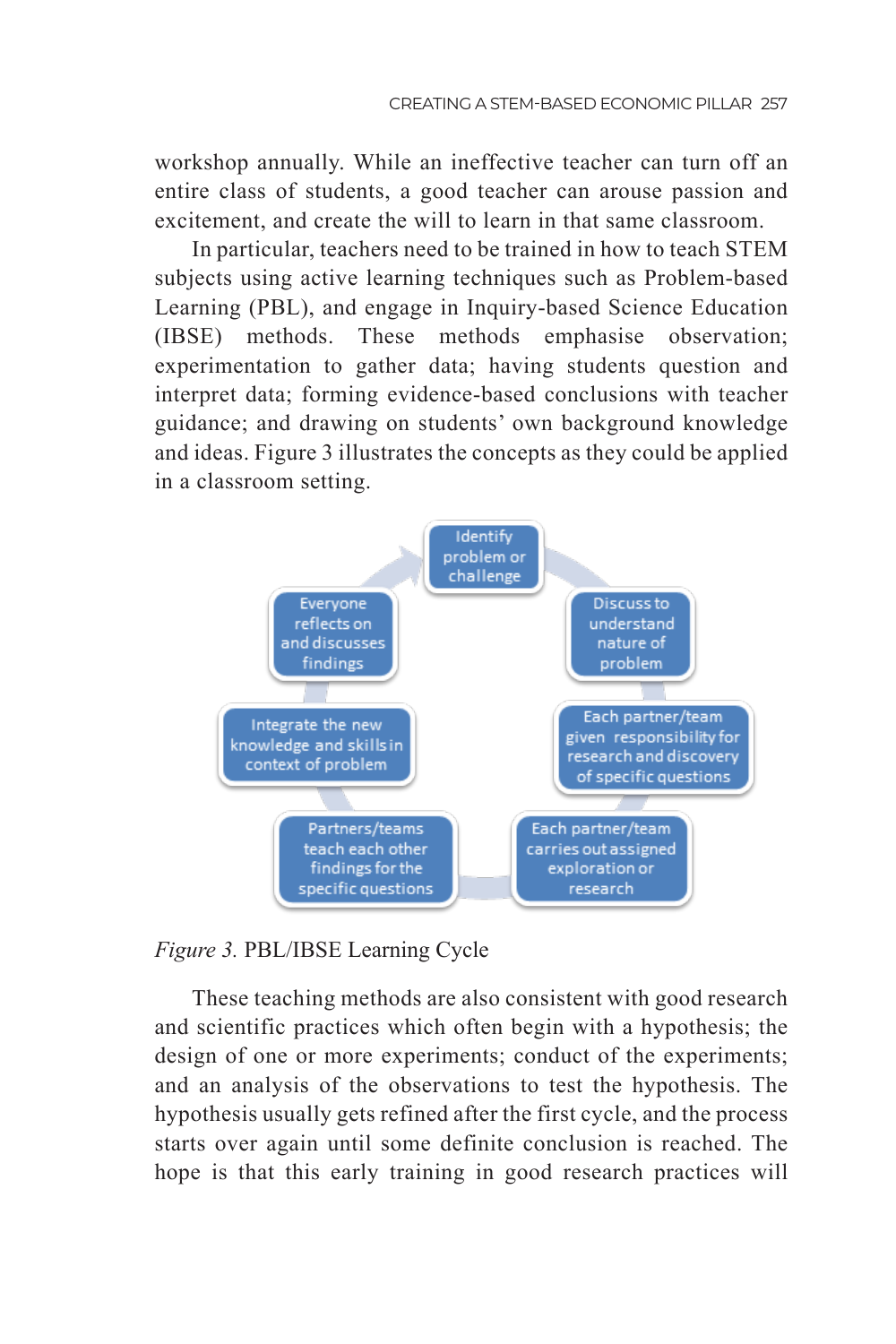manifest itself later in the design of new innovative products and services by a well trained and creative technology workforce.

It is anticipated that these approaches will promote more primary and secondary school students' interest and excitement in science and engineering prior to their entering the tertiary level. Ultimately, this should lead to higher numbers of students pursuing advanced degrees and careers in science and engineering. Substantial investments at the teacher training colleges will be needed to implement this expanded role, but the investment will ultimately pay dividends in preparing the region's technology workforce of the future.

#### *STEM Curriculum Reform and Research at the Tertiary Level*

We have already discussed the research role of the tertiary institutions in reference to the SRRL (see pp. 251–254). In addition, the tertiary education institutions in the region need to re-engineer themselves to play a more critical role in stimulating technology-based innovation and entrepreneurship. The region must demand that students in its tertiary institutions be trained today to create and fill the jobs of tomorrow, even though many of those jobs do not yet exist. Caribbean students are as intelligent as students in other parts of the world, so why are Caribbean students not more actively involved in creating the jobs of tomorrow? What is missing is the research and innovation culture  $-$  the teaching and continuous exposure to creative and innovate STEM research environments in the physical, biological, chemical, computational, and engineering disciplines. Unfortunately, the tertiary institutions often lack the human capital and adequate laboratory infrastructure to effectively carry out their desired mission. Significant investments in both areas over the next 10 years are recommended to broaden the scope of the mandate of the universities and community colleges from primarily teaching institutions to more balanced research and teaching organisations.

Roughly 80% of university research should be driven by the short- and long-term economic needs of the region. This is not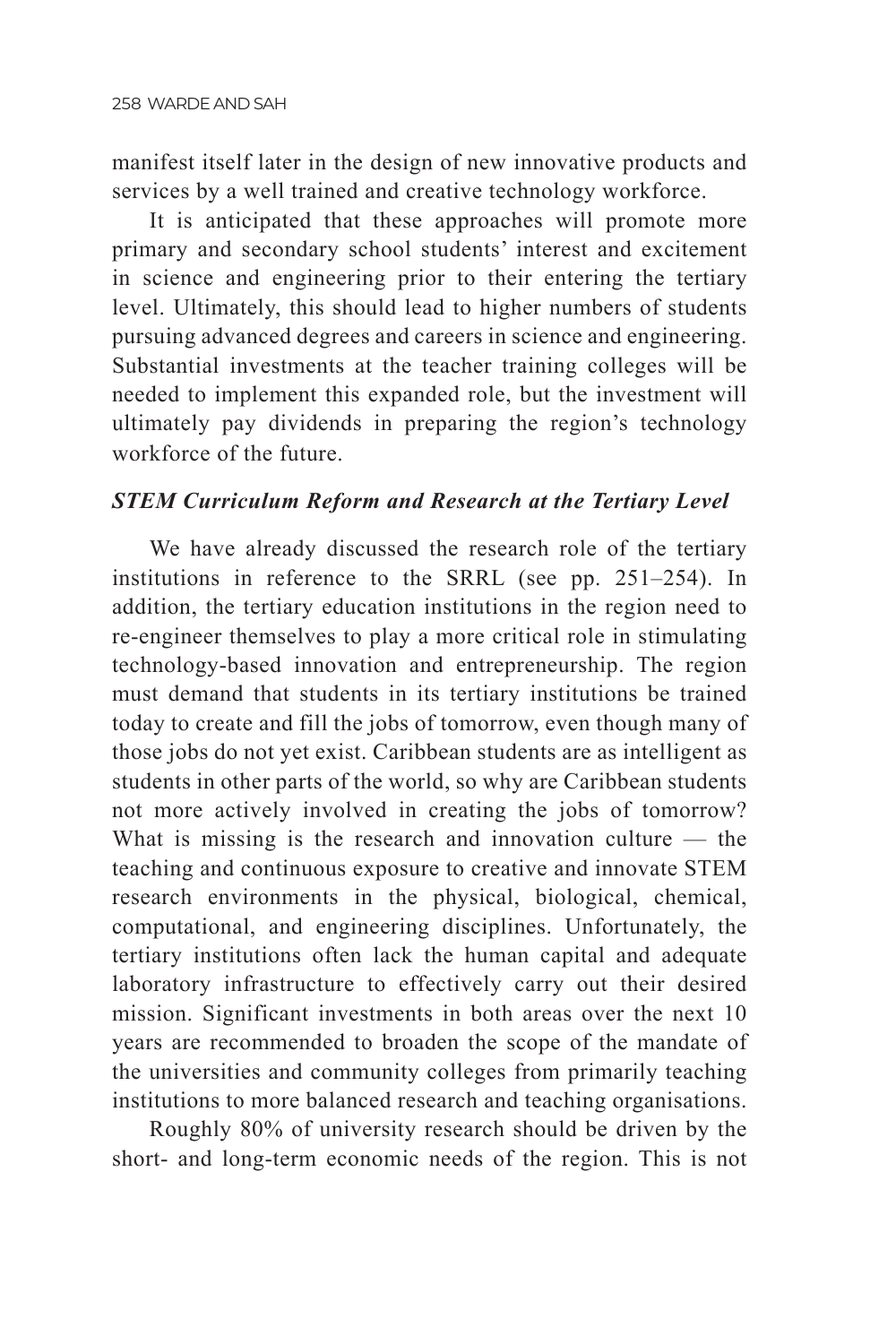to say that the university should abandon all theoretical research. In fact, theoretical research that can be shown to have a clear link to potential future product or service development should be encouraged. Technology transfer from university to industry, and vice versa, should also be more strongly encouraged and rewarded. Ideally, the university must help businesses sustain their competitive advantage through joint research projects.

Sometimes, it is one or two individuals within the university or a research laboratory (not necessarily the big companies) who come up with the next big, disruptive innovation such as Facebook (invented by Mark Zuckerberg, his roommates, and colleagues while at Harvard University) and Google (started by Larry Page and Sergey Brin while both were students at Stanford University). Ironically, the first evidence of a search engine is credited to Alan Emtage of Barbados, while he was a student at McGill University (https://www.internethalloffame.org/inductees/ alan-emtage; https://history-computer.com/Internet/Conquering/ Archie.html); however, he never benefitted significantly from his invention. The point is that such inventions can also be hatched within the tertiary education systems in the region, if effective research ecosystems could be put in place. The Emtage story points to the fact that students, professors, and university technology transfer officers must be savvy enough to recognise the potential value of disruptive inventions, and act swiftly to seek appropriate intellectual property protection. The region needs experienced technology transfer individuals who can provide business, intellectual property, and commercialisation advice and guidance. Such persons would have the skills to identify potentially interested companies and negotiate deals that would move university research into the private sector. The diaspora can help with finding leaders with such experience.

Within the tertiary institutions, key research areas (based on the needs of the region and on the identification of technologies with low financial barriers to market entry) should be prioritised through careful consideration of the probability of commercialisation success. These technologies, products, and services should be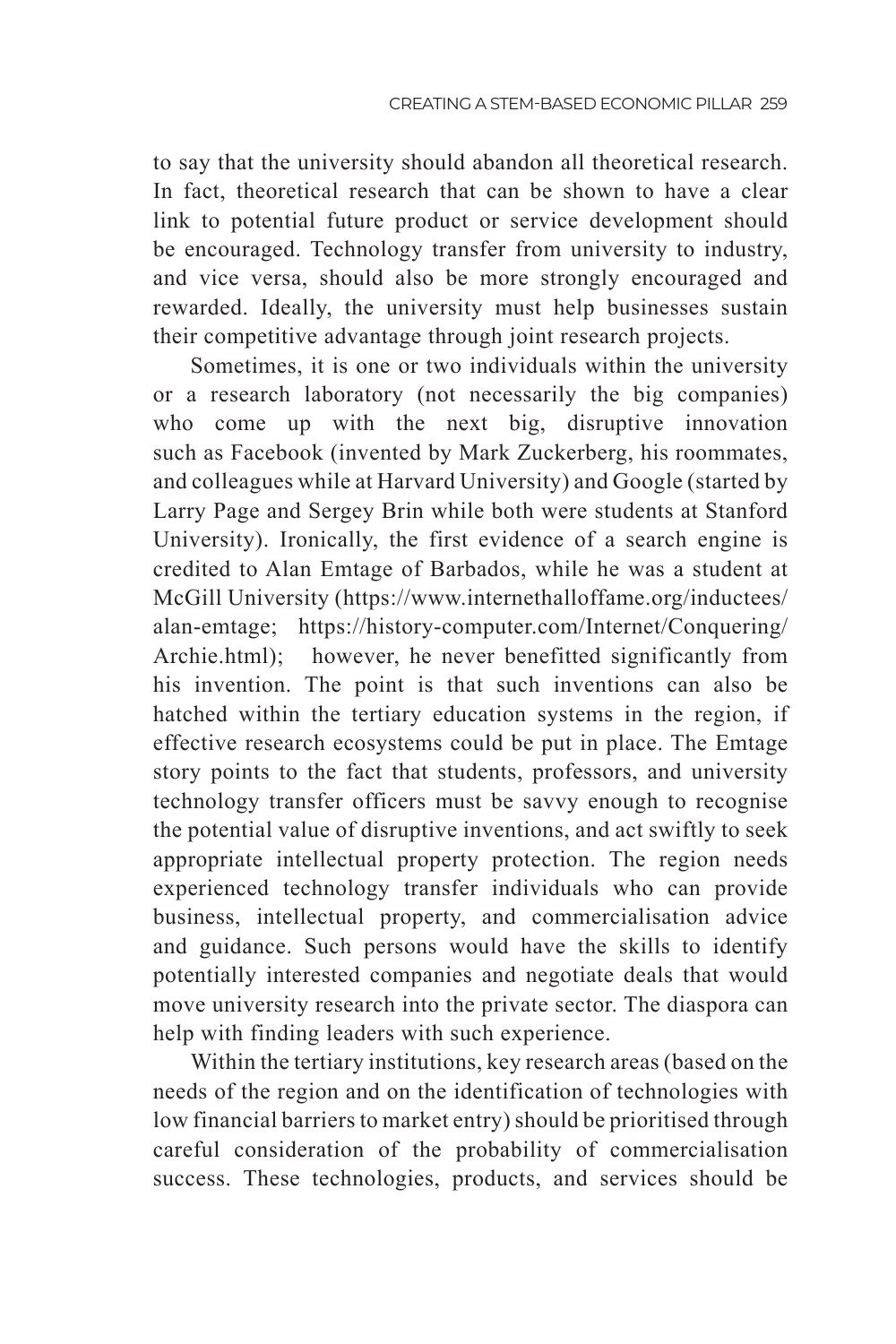developed within new or existing research and development centres of excellence in the tertiary educational system and in the SRRL (see pp. 251–254). It is important to note that *both* the "R" and the "D" (Research and Development) *must* be present. The most competitive niche products and services emerging from these centres should be targeted for growth and development, and should be nurtured in well-run incubators, either within the tertiary institution or outside (see pp. 246–247).

Some of the funds for the development of more and better research capabilities in the tertiary institutions should come from the proposed 1% of GDP set aside annually by the respective Caribbean governments for research and development in science and engineering, as described in Section 3.1. The remainder would have to come from the international community, the diaspora, and the local private sector.

**Tertiary Education Scientific Advisory Committee**. The task of re-engineering the tertiary institutions to assist with economic development may appear daunting, so the SEAB (see pp. 243–246) should work with the leadership of these institutions to put in place a shared Tertiary Education Scientific Advisory Committee (TESAC). The TESAC would comprise science and engineering academic leaders and business visionaries from the diaspora and the region who would assist with strategic planning and implementation of university science and engineering research and teaching programmes. The TESAC should keep the regional weaknesses in engineering and engineering education in its cross hairs, and it should devise a plan to strengthen these weaknesses on all the campuses. It should be pointed out that new faculties of engineering are not necessary to teach and engage in engineering research. Costs can be managed with good curriculum planning, and wisely choosing the engineering disciplines in which excellence is desired. At least one member of the SEAB should sit on the TESAC, so that SEAB input and reporting back to the SEAB can take place.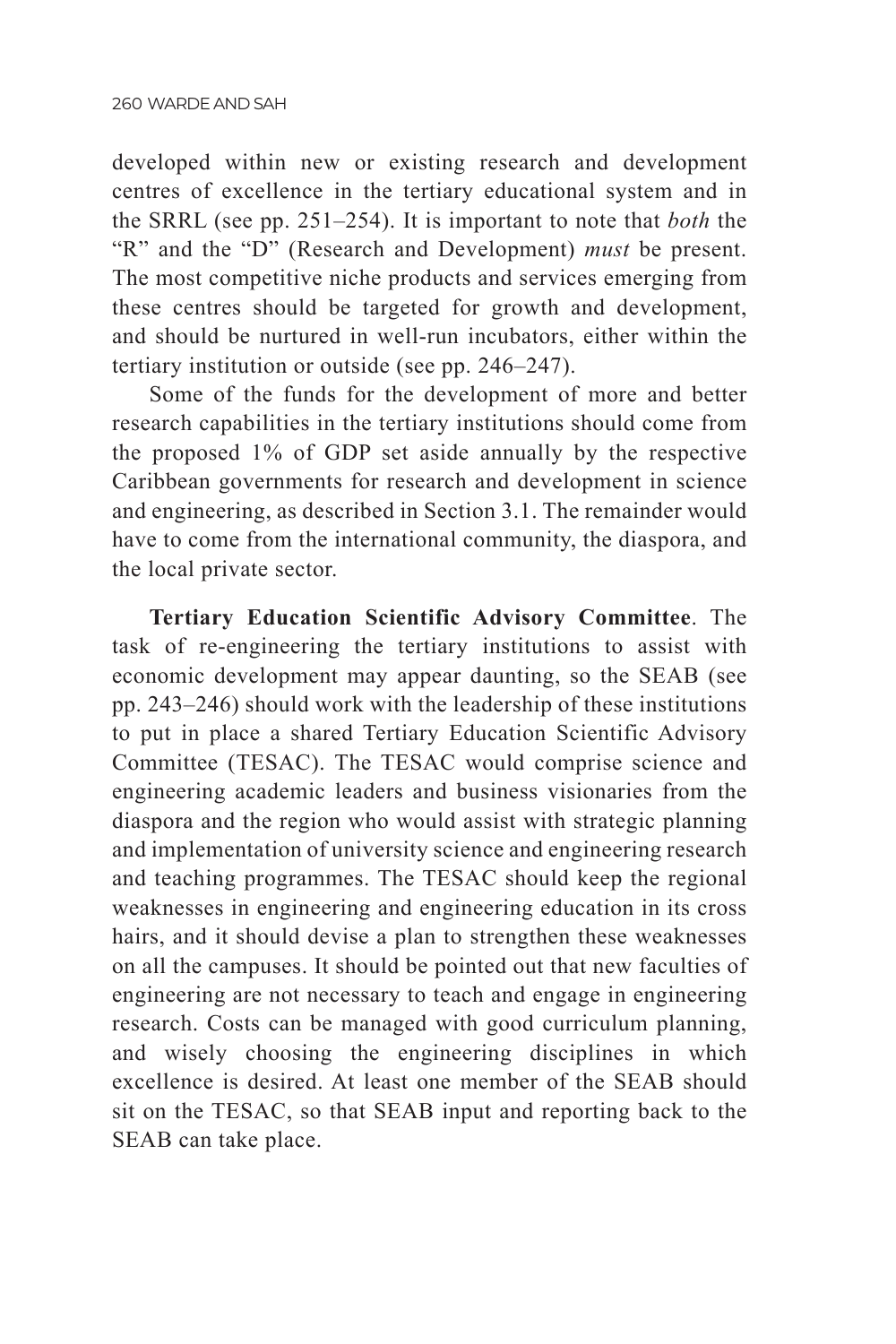The TESAC should also bridge the communications gap between the respective governments and the tertiary institutions, so that the tertiary institutions can better address the economic development needs of the region. The TESAC could help to ensure that there is more collaboration between the tertiary institutions, thereby providing for better sharing of scarce resources. With its international connections, the TESAC should also help to build linkages and collaborations with universities and industries in the region and the diaspora, thereby avoiding a reinvention of the wheel, and bringing much needed expertise to the region.

## **The Caribbean Science Foundation: A Catalyst for Change in the Region**

Realising the need to assist the region with STEM education reform and STEM–based entrepreneurship, the Caribbean Diaspora for Science, Technology and Innovation (CADSTI) [http://caribbeanscience.org/cadsti/] launched the CSF (http:// caribbeanscience.org) in 2010. Cariscience (https://www. cariscience.com/) hosted the launch in Port of Spain, Trinidad and Tobago. Today, the CSF is an independent, private, nonprofit, non-governmental organisation with its headquarters on the Cave Hill Campus of The UWI. Its mission is to assist with the diversification of the economies of the Caribbean region by harnessing science and technology for economic development, in order to help raise the standard of living. Specifically, the CSF is helping to:

- 1. Accelerate education reform that supports technologybased entrepreneurship by promoting and funding programmes that focus on the STEM disciplines; business and entrepreneurship education; foreign languages; and communication skills.
- 2. Stimulate technology-based entrepreneurship by identifying and funding science and technology projects in new and existing enterprises that are relevant to regional needs.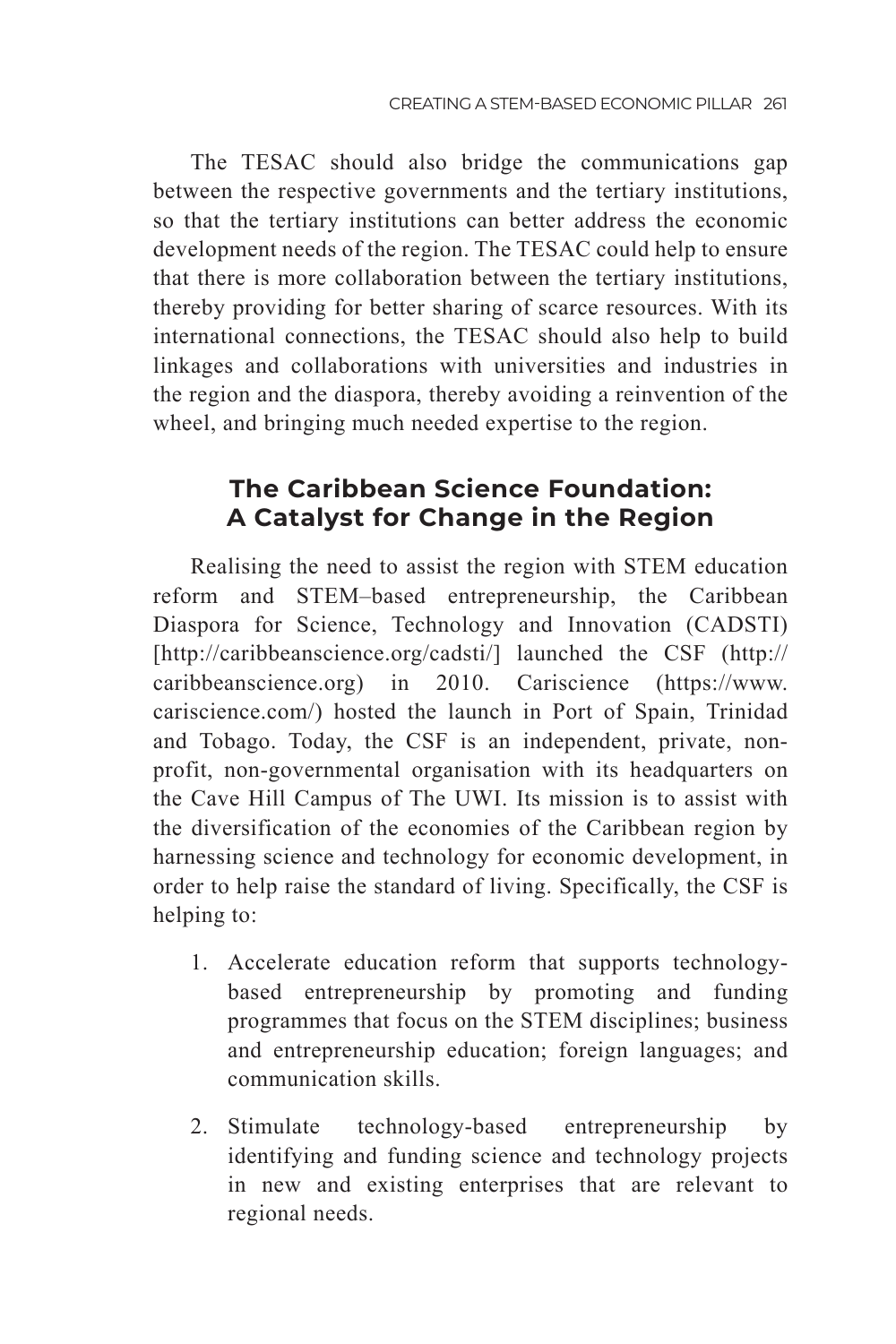3. Provide scientific and engineering advisory services to Caribbean governments by working with CADSTI to leverage the expertise in the diaspora.

Indeed, the CSF's motto is, "Grooming the Next Generation of Caribbean Science and Engineering Leaders". The recommended economic development strategy proposed herein presupposes that the STEM students of today will become the technology and business leaders of tomorrow, to help turn around the slowly spiralling downward economic trajectory of the region.

To demonstrate to the governments and the people of the region what is possible, the CSF has launched five catalytic STEM academic programmes since its creation in 2010. These are: the Student Programme for Innovation in Science and Engineering (SPISE); the Barbados Junior Robotics Camps (http:// caribbeanscience.org/barbados-junior-robotics-camp/); the Computer Coding Workshops; the STEM Teacher Training Workshops; and the Sagicor Visionaries Challenge. The first four of these programmes are further described below.

## **Student Programme for Innovation in Science and Engineering**

The Student Programme for Innovation in Science and Engineering (SPISE) is an intensive, 4-week, residential summer enrichment programme offered for exceptional Caribbean high school students who are interested in studying and exploring careers in the STEM-related disciplines (http://caribbeanscience.org/spise/). SPISE is modeled after the well-known MITES (Minority Introduction to Engineering and Science) programme at MIT (http://oeop.mit.edu/programs/mites). SPISE nurtures and supports the STEM talent in the youth, encourages them to stay in the STEM disciplines beyond university, and to consider technology-based entrepreneurship as a career option. The goal is to ensure that opportunities for future creation of technology-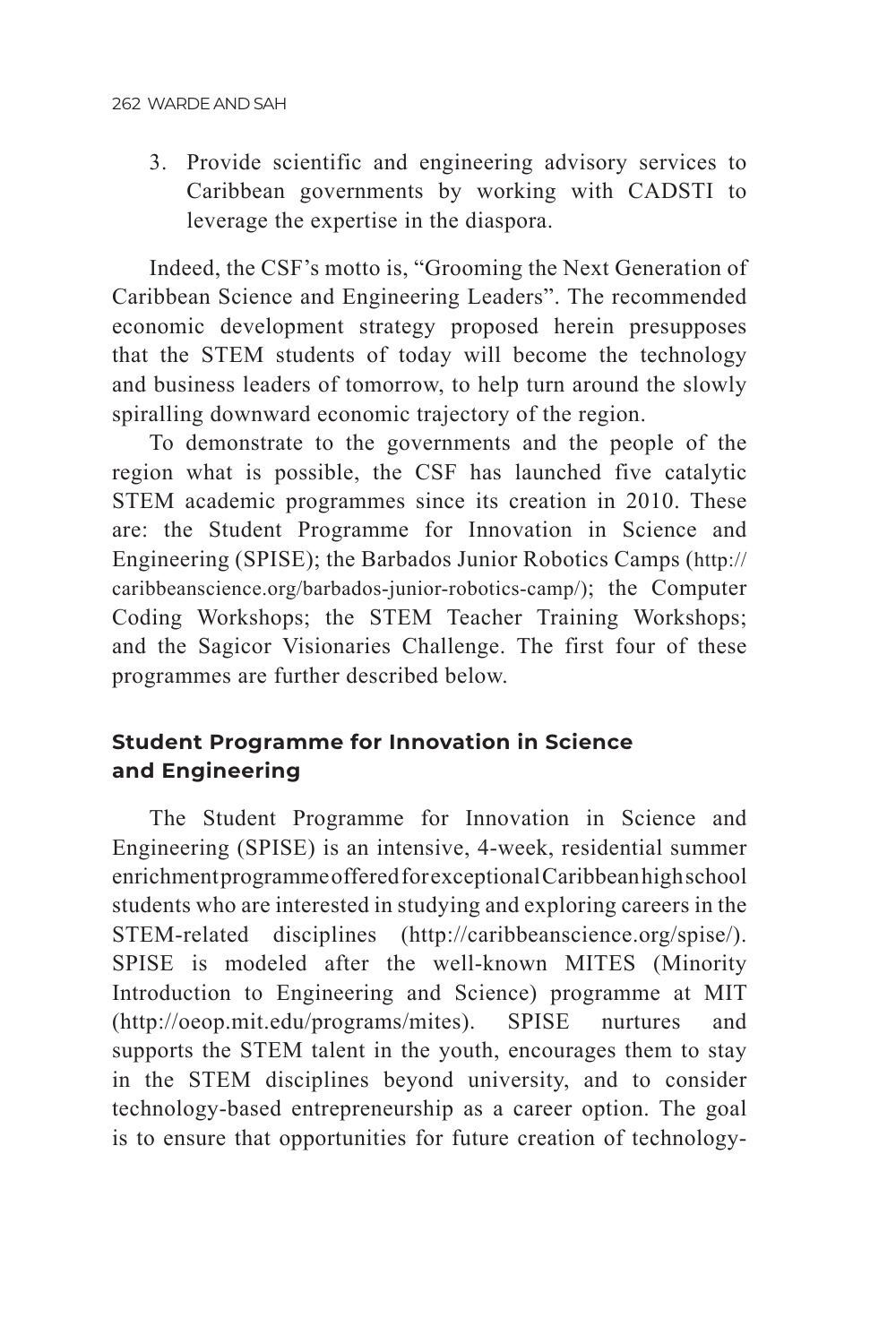based jobs in the region are not lost. The CSF firmly believes that the next Google can be started in the region by a team of Caribbean students. One such company would supply high-paying jobs to a large percentage of the population in any of the countries in the region.

SPISE provides a special risk-free learning environment in which students are trained to think critically and to develop analytical and logical problem-solving approaches in several disciplines. Rote learning is discouraged, and instead, the focus is on teaching students to understand and apply the fundamentals so as to achieve mastery. SPISE students are immersed in rigorous university-level courses in calculus, physics, biochemistry, computer programming, Caribbean unity and entrepreneurship, as well as hands-on projects in underwater robotics, renewable energy, and electronics. SPISE students attend career seminars offered by luminaries in their fields, which expose them to the broad range of careers possible with a STEM degree. The students are also guided and mentored by role models from the diaspora on career paths and choices.

SPISE has served 131 students to date. Graduates from the 2012-2017 classes have attended or are attending some of the world's top science and engineering universities, including: The UWI; Massachusetts Institute of Technology; Stanford University; Harvard University; Yale University; Princeton University; Columbia University; Dartmouth College; University of Pennsylvania; Georgia Tech; Howard University; University of Rochester; University College London; University of Edinburgh, University of Toronto; and McMaster University. Most have received generous financial aid packages. All SPISE students have made a non-binding pledge to give back to the Caribbean region at some point in their lives.

The plan is that some of the students who have stayed in the region can take up employment opportunities at the newly created technology companies described in Figure 2, so that the region can take advantage of this talent base. Similarly, the hope is that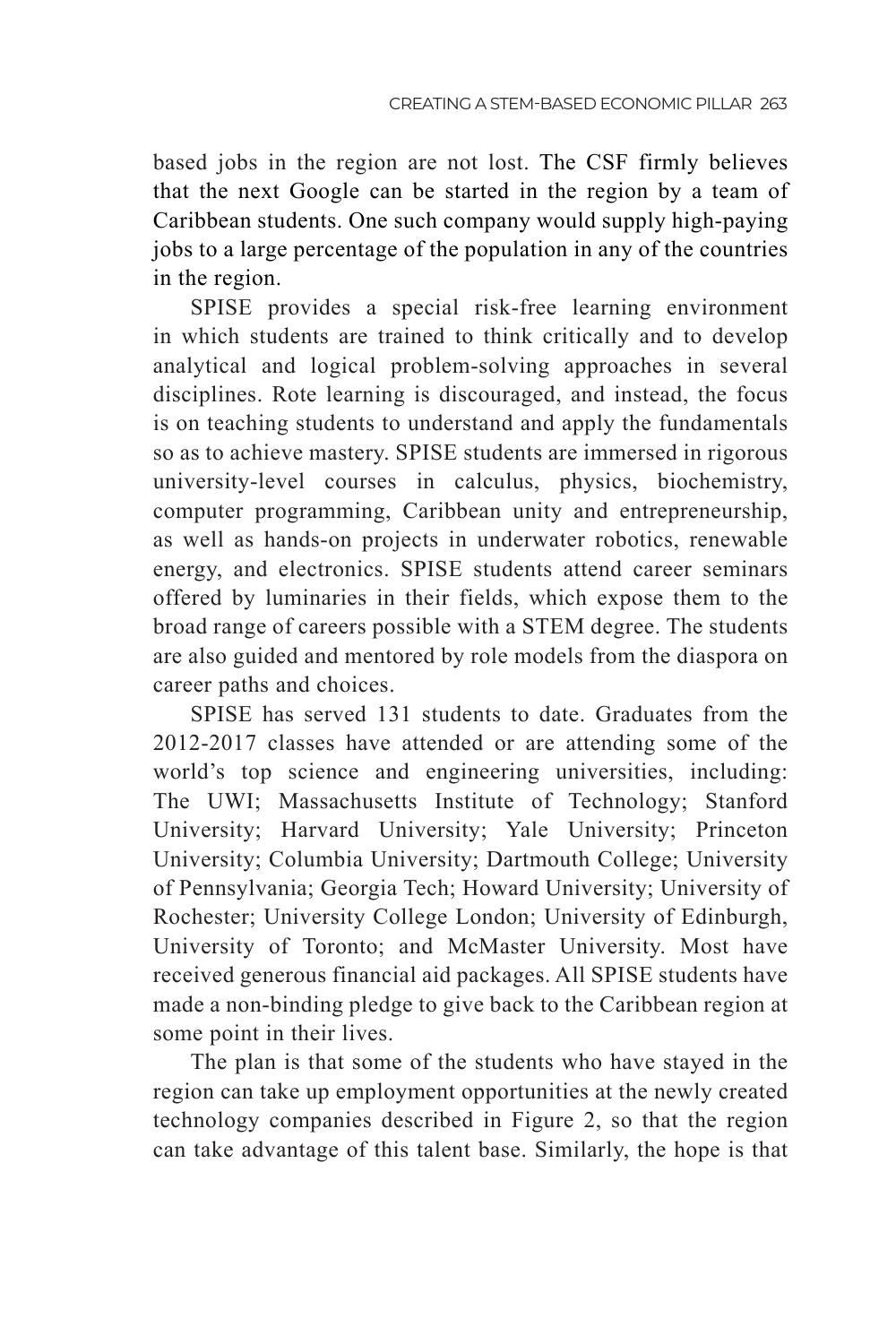several of those who left the region for university studies will return to work in these same newly created technology companies. Ultimately, we want to see a fraction of both cohorts go on to create their own technology companies. Assuming that this model can be implemented even partially, the resulting new economic pillar (based on science and engineering) could gain significant momentum within 15–20 years.

#### **Barbados Junior Robotics Camps**

The CSF has observed that the region is lagging behind the developed world in robotics education, and decided to help by launching the Barbados Junior Robotics Camps (http:// caribbeanscience.org/barbados-junior-robotics-camp/) in 2015 as a pilot, Level I camp. Today, there are four levels of the camp. The regional lack of focus on robotics could be, in part, because so little engineering is practised in the region. About 55 to 60 students, ages 10–18, participate in the CSF robotics camps each summer. The camps are open to students of any nationality who can prove that they have attended a Caribbean school for the past four consecutive years. Students from low-income households and girls are encouraged to apply. The aim is also a balanced class with 50% girls and 50% boys. Students apply directly to the CSF for admission, but a recommendation from their science or mathematics teacher or school principal is required.

The camps are targeted at children who are passionately interested in science, technology, engineering, and mathematics (STEM); curious about science in their surroundings; who perform consistently well at school in science and mathematics subjects; and who enjoy hands-on work. At the camps, students participate in team-based projects under the supervision of several coaches. The interdisciplinary characteristics of robotics offer the CSF an opportunity to introduce computer programming and principles of physics (such as mechanics, sensors, optics, and engineering design) in a fun environment.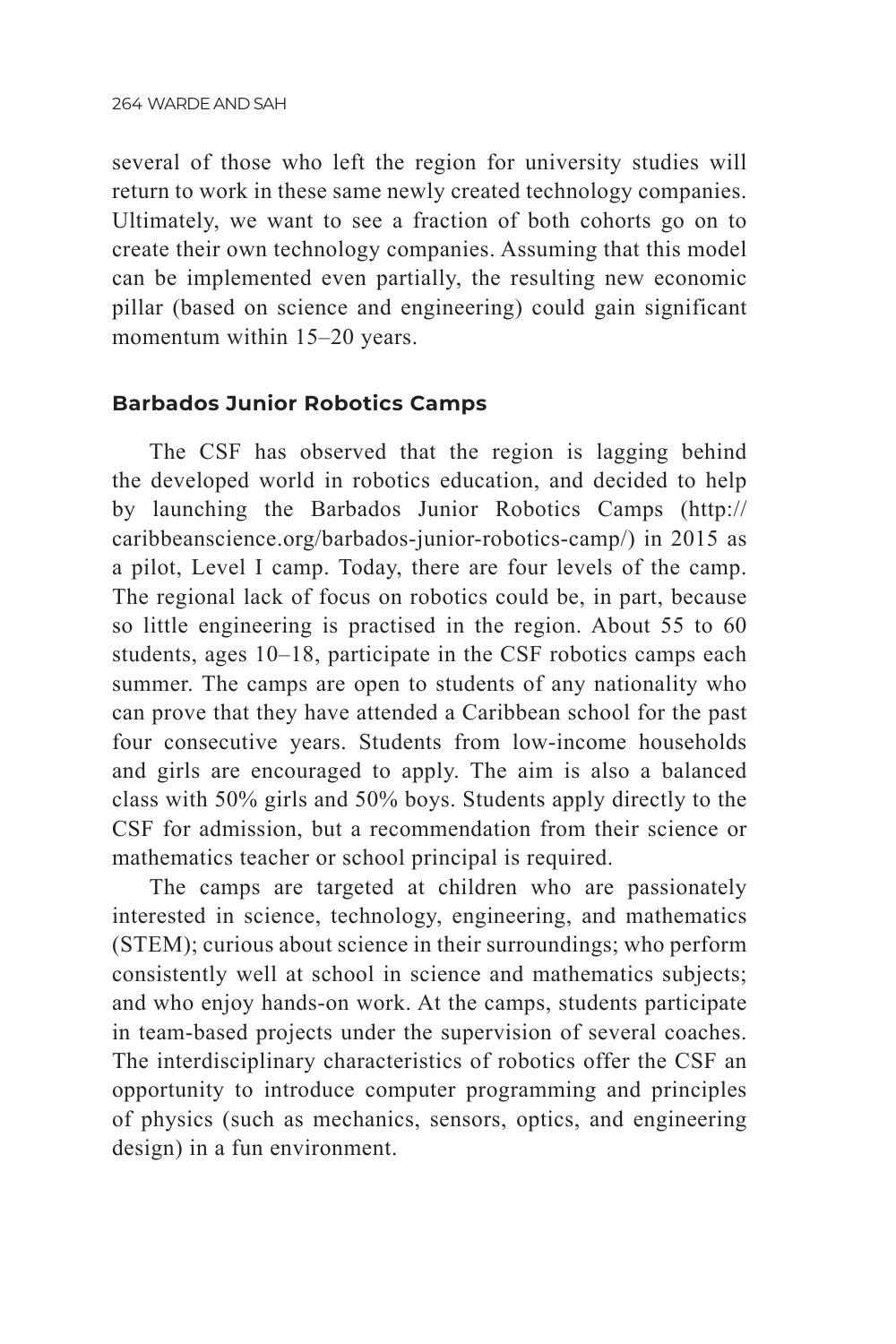**TEST** A CSF-modified VEX Robotics curriculum is employed for Level I–III camps. It comprises a mix of classroom teaching, computer programming, and hands-on building through the use of VEX Robotics Kits (http://www.vexrobotics.com/). Through this curriculum, the students learn about the basic components of robots, and see examples of how science and mathematics are applied to engineering. In the Level IV Camp, students build their own robots. Teamwork is an essential skill that is emphasised in all the camps, and its value is highlighted. A tour to a company which uses robots is sometimes planned, so that the campers can observe real robots in action. At the end of the month-long camp, the students demonstrate the operation of their robots to a public audience, and certificates of camp completion are awarded. The plan is to replicate the robotics camps in other Caribbean countries. The camps are held in partnership with The UWI, Cave Hill Campus, and the Caribbean Examinations Council (CXC).

#### **CSF Computer Coding Workshops**

It is believed that in the very near future, computer coding will be as essential a skill to have for many entry level positions as word processing and spreadsheet facility are today: The knowledgebased workforce of the future will be heavily dependent on computer coding skills. More and more developing countries are training their students in computer programming (coding), and much of that focus begins with html (for website development) and cell phone apps. Even at this level, the Caribbean is being left behind, as not sufficiently developing computer programming skills in its population, the region is unable to take full advantage of its potential to build a modern-day workforce and diversify its economies.

In order to help the Caribbean catch up with developed countries, beginning in January 2018, the CSF partnered with Scotiabank, the US Embassy in Barbados, and the Organization of Eastern Caribbean States (OECS) to launch a Level I pilot of the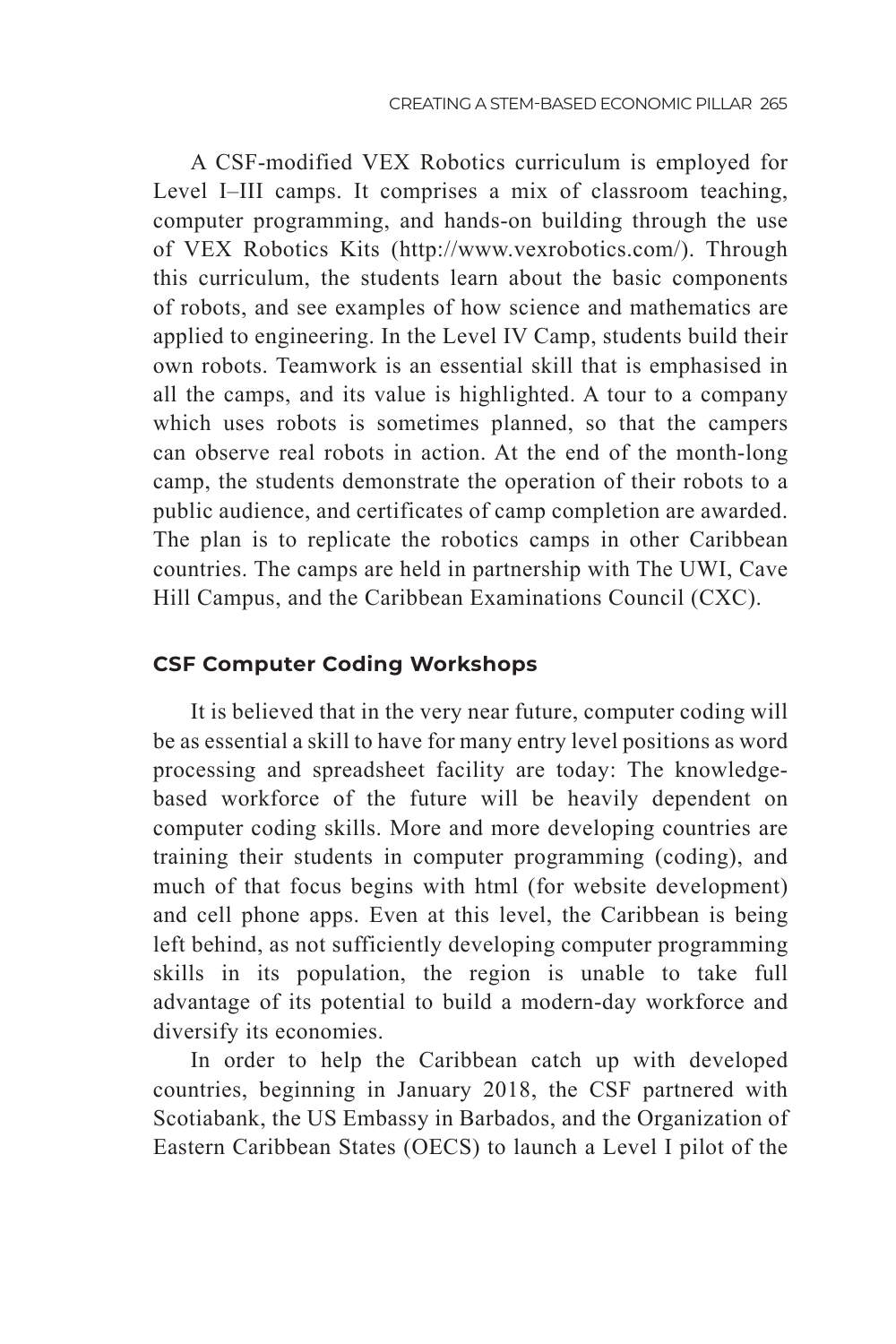**TEST** CSF Computer Coding Workshops (http://caribbeanscience.org/ coding-workshop/) which now run twice per year (January–March and September–December) on Saturday mornings. The workshops have most recently been replicated in St. Lucia (in January– March, 2019) with the hope that others in St. Lucia will later take ownership of their workshops. The plan is to further replicate the workshop in other Caribbean countries.

The goals of the CSF Computer Coding Workshops are to help: (1) address the challenge of increasing the low numbers of skilled Information and Commmunication Technology (ICT) workers in the region; (2) stimulate more interest in science and engineering careers; (3) train the technology workforce of the future; (4) stimulate more technology-based entrepreneurship by encouraging the formation of more globally competitive ICT companies; (5) get more students interested in going beyond programming into the field of computer science; and (6) prepare students for university study in the STEM disciplines.

#### **CSF/CAS STEM Teacher Training Workshops**

It is generally agreed that: (1) greater attention must be paid to the teaching of mathematics at the elementary school level; and (2) scientific principles need to be communicated clearly and effectively so that students can understand and apply the concepts. It is with this observation in mind that from 2015 to the present, the CSF teamed with the Caribbean Academy of Sciences (CAS) to offer a set of joint STEM Teacher Training Workshops (http://caribbeanscience.org/stem-teacher-training-workshops/). At time of writing, a total of nine workshops have been held in Antigua, Barbados, Dominica, Jamaica, St. Kitts & Nevis, and St. Vincent & the Grenadines; with four offered in Jamaica and one in each of the other territories listed. The workshops were sponsored jointly by the US Embassy in Barbados, the OECS, and the US Embassy in Jamaica.

The workshops are two- or three-day training events, with the goal of training teachers in the use of Problem-based Learning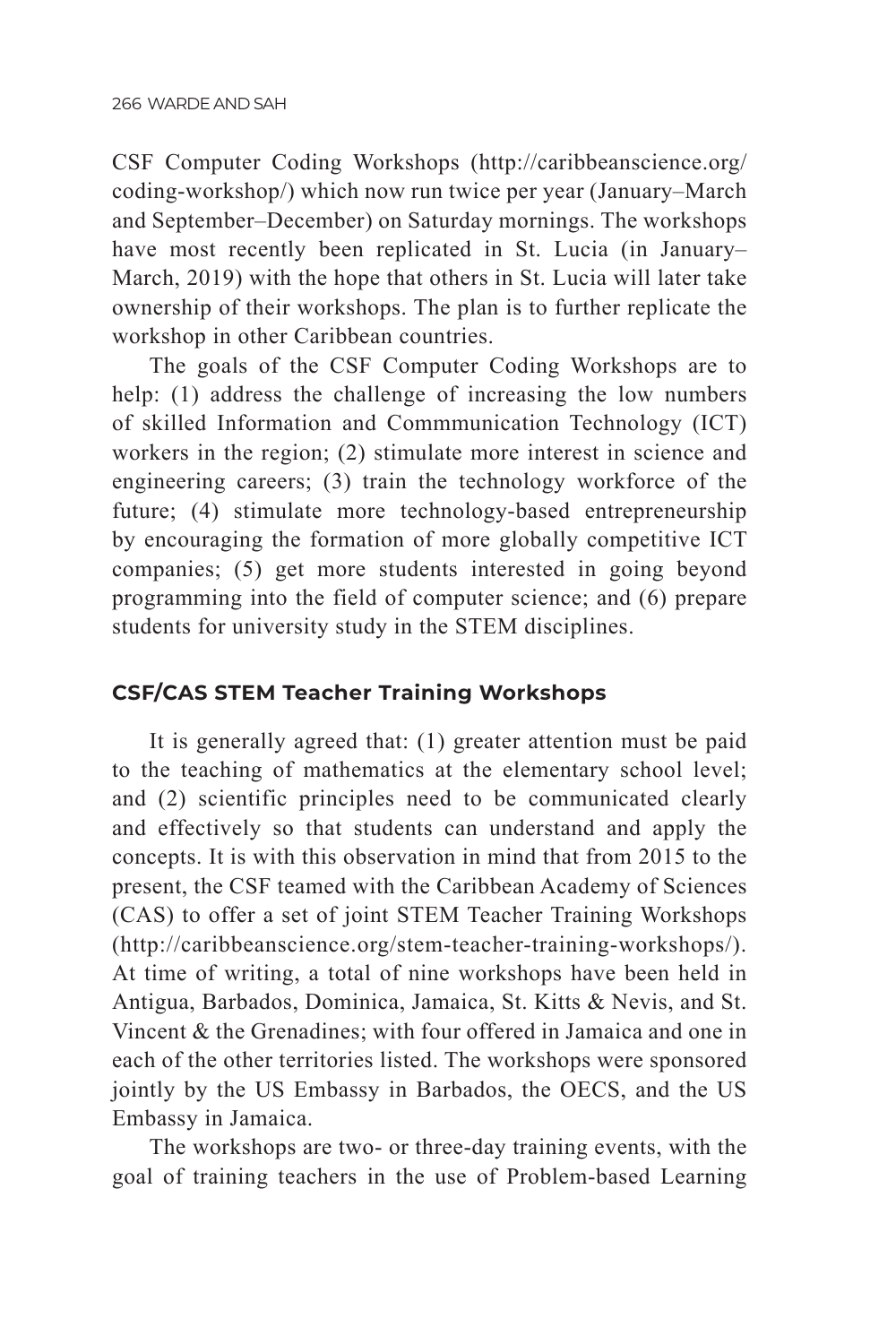**TEST** (PBL) and Inquiry-based Science Education (IBSE) as teaching tools (see pp. 256–258). The teachers are selected by their respective Ministries of Education, and are persons who are genuinely and passionately interested in exposing their students to elements of STEM. The intent is that these teachers will become future trainers of other teachers. The workshops promoted themes such renewable energy, robotics, and food production as key components in hands-on science education and in the curriculum. They also helped teachers to identify several local issues that secondary school teachers face in teaching science and technology. Further, teachers leave with a plan for implementing PBL and ISBE as teaching tools, including a plan for assessing/monitoring the programme's effectiveness.

The current concern is that the methods taught in the workshops are not being effectively implemented in the schools when the teachers return to the classroom with new knowledge and teaching techniques. It is also not clear that there is always buy-in from the school principals. An impact assessment for the four Jamaican workshops is currently being carried out by a team from CAS, which, it is hoped, will shed some light on this question.

## **Conclusion**

Clearly, we have taken an optimistic view in this blueprint. However, we do not underestimate the challenges involved. Building an economic pillar based on STEM in the Caribbean will not be a simple or straightforward task. While the vision has been provided here by the CSF, the political will must be present on the part of the respective Caribbean governments to move the region forward in the manner we have described. Ultimately, the governments of the region must take more responsibility for developing the proposed STEM-based economic pillar. Private sector expansion into STEM-based business is key for success in this endeavour, as it is the private sector that will have to do the "heavy lifting", in collaboration with the regional governments.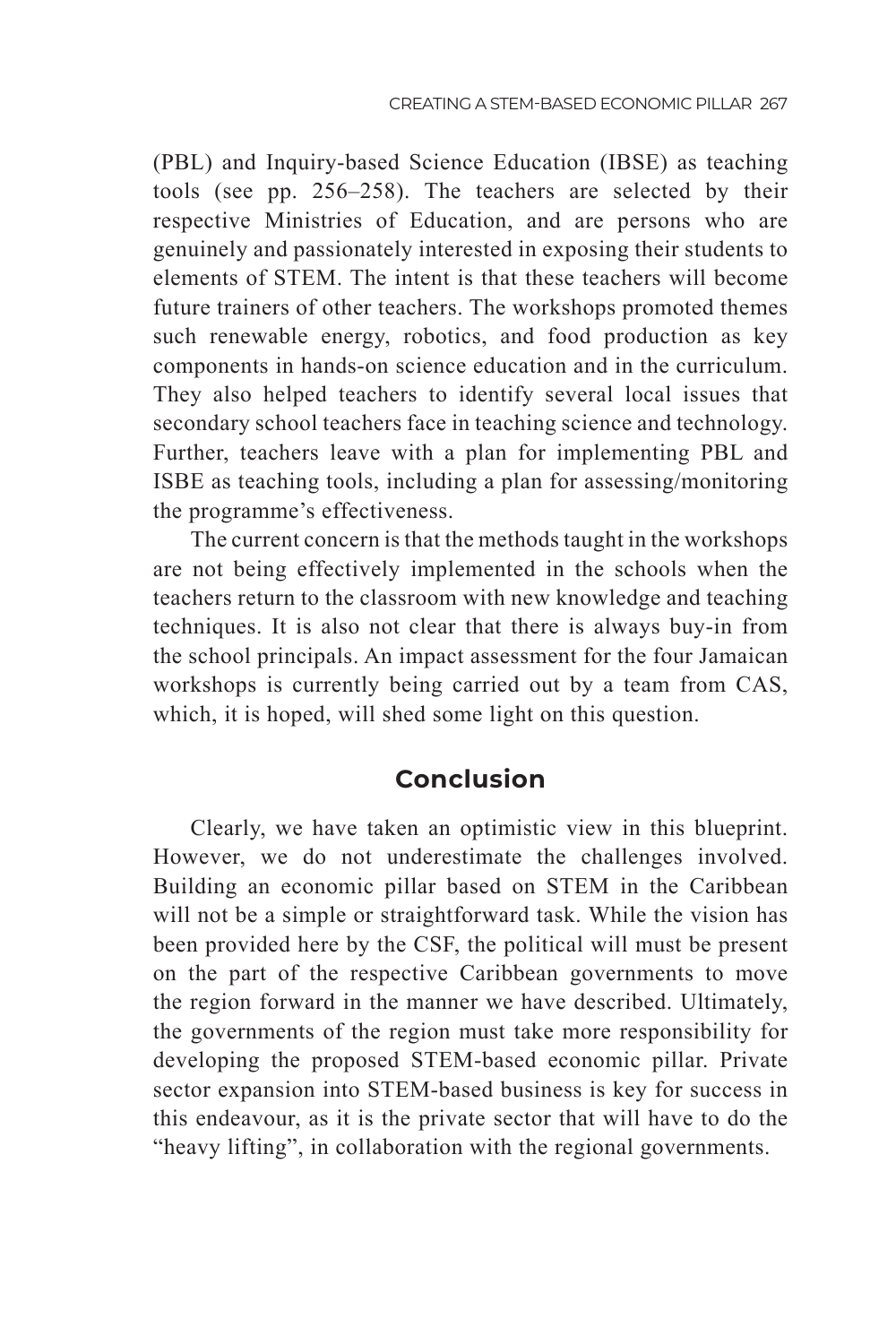To sustain the proposed economic development movement, education reform from primary through tertiary levels is needed, so that the pipeline can be kept full of talent at all times. It is anticipated that the above-proposed PBL and IBSE teaching approaches will promote more student interest and excitement in science and engineering at all levels. Ultimately, this should lead to higher numbers of students pursuing advanced degrees and careers in science and engineering, and help the region to more readily develop the next generation of science and engineering leaders, and its future technology workforce.

The most challenging of the recommendations in this blueprint is the establishment of the SRRL. To move this project beyond the current "wishful thinking" stage, the CSF is currently assembling a team of experts from the region and the diaspora to brainstorm and develop a business plan for its establishment, operation and sustainability. We believe that this complex and large price tag recommendation will be easier to implement if the region can truly get the CSME (https://caricom.org/caricom-single-market-and-economy) initiative established. Ideally, all countries should share the challenges and the benefits from the SRRL. Assistance from the international community, which will be needed, is generally more forthcoming for large regional projects such as the SRRL, than for large national projects.

Finally, one should not expect different results if the region continues with the same traditions and policies it has followed to date. A forward looking paradigm shift is needed, or the region will continue to lose ground. Poverty and lack of jobs could increase, thereby leaving for the next generation a region that is in economically worse shape than it is today. Creating a STEM–based economic pillar for the Caribbean is the much needed paradigm shift.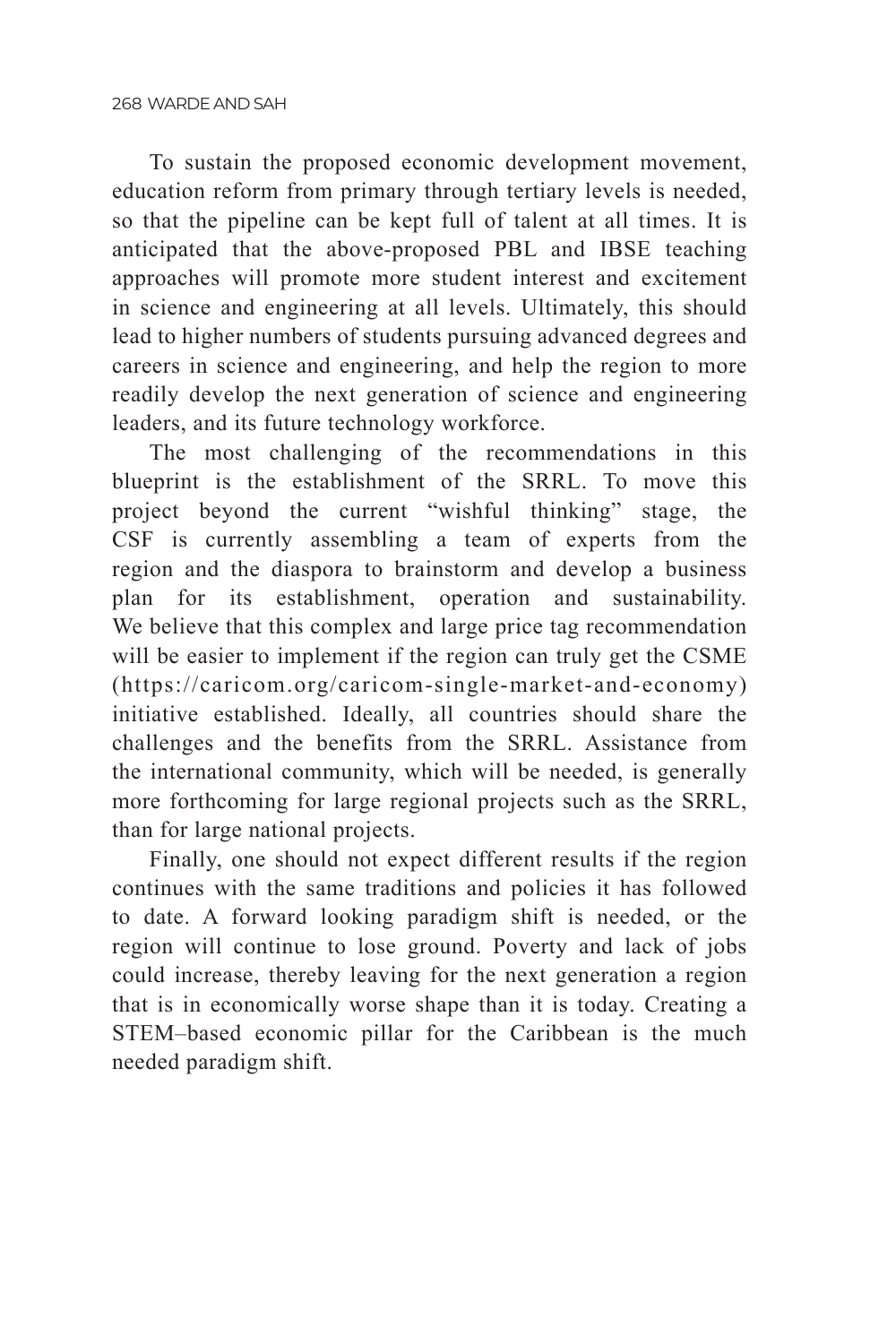## **TEST References**

- World Bank. (2016). Investing back home: The potential economic role of the Caribbean diaspora. 2016 International Bank for Reconstruction and Development/World Bank 105761-REVISED-CDI-Report. Retrieved from: http:// documents.worldbank.org/curated/en/990601467315599193/ pdf/105761-REVISED-CDI-Report-FinalLatest-PUBLIC.pdf\
- Moed, J. (2018). "Start-Up Chile's Impact 2010-2018: Inside the Revolutionary Startup Accelerator." *Forbes,* Nov. 19, Retrieved from: https://www.forbes.com/sites/jonathanmoed/2018/11/19/ start-up-chiles-impact-2010-2018-inside-the-revolutionarystartupaccelerator/
- United Nations. (2016, September). "The Future of Scientific Advice to the United Nations – A Summary Report to the Secretary-General of the United Nations from the Scientific Advisory Board". Retrieved from: https://unesdoc.unesco.org/ark:/48223/ pf0000245801
- UNESCO. (2018). UNESCO Sustainable Development Goals: Science, Technology and Innovation Expenditure on R&D 2012-2019. Retrieved from: http://data.uis.unesco.org/index. aspx?queryid=74
- Warde, C. (1998). Communications and information technologies: Opportunities for economic development in the Caribbean. Presented at the 10th annual meeting of the Caribbean Academy of Sciences, Port of Spain, Trinidad, September 23, 1998. Retrieved from: http://caribbeanscience.org/wp-content/ uploads/2017/03/Warde-1998-CAS-Paper.pdf
- Warde, C., & Sah, D. (2014a). STEM education reform considerations for the Caribbean., In *Business Barbados*, 24 February 2014. Retrieved from: http://caribbeanscience.org/wp-content/ uploads/2017/03/STEM-Education-Reform-Considerations-forthe-Caribbean-Business-Barbados-24Feb2014.pdf
- Warde, C., & Sah, D. (2014b) STEM pathways to economic development for the Caribbean. In *Signs of Competitiveness in the Americas 2014*, pp 75-80, 2014. Retrieved from: http:// riacnet.org/archivos/informe/eng-informe-2014.pdf